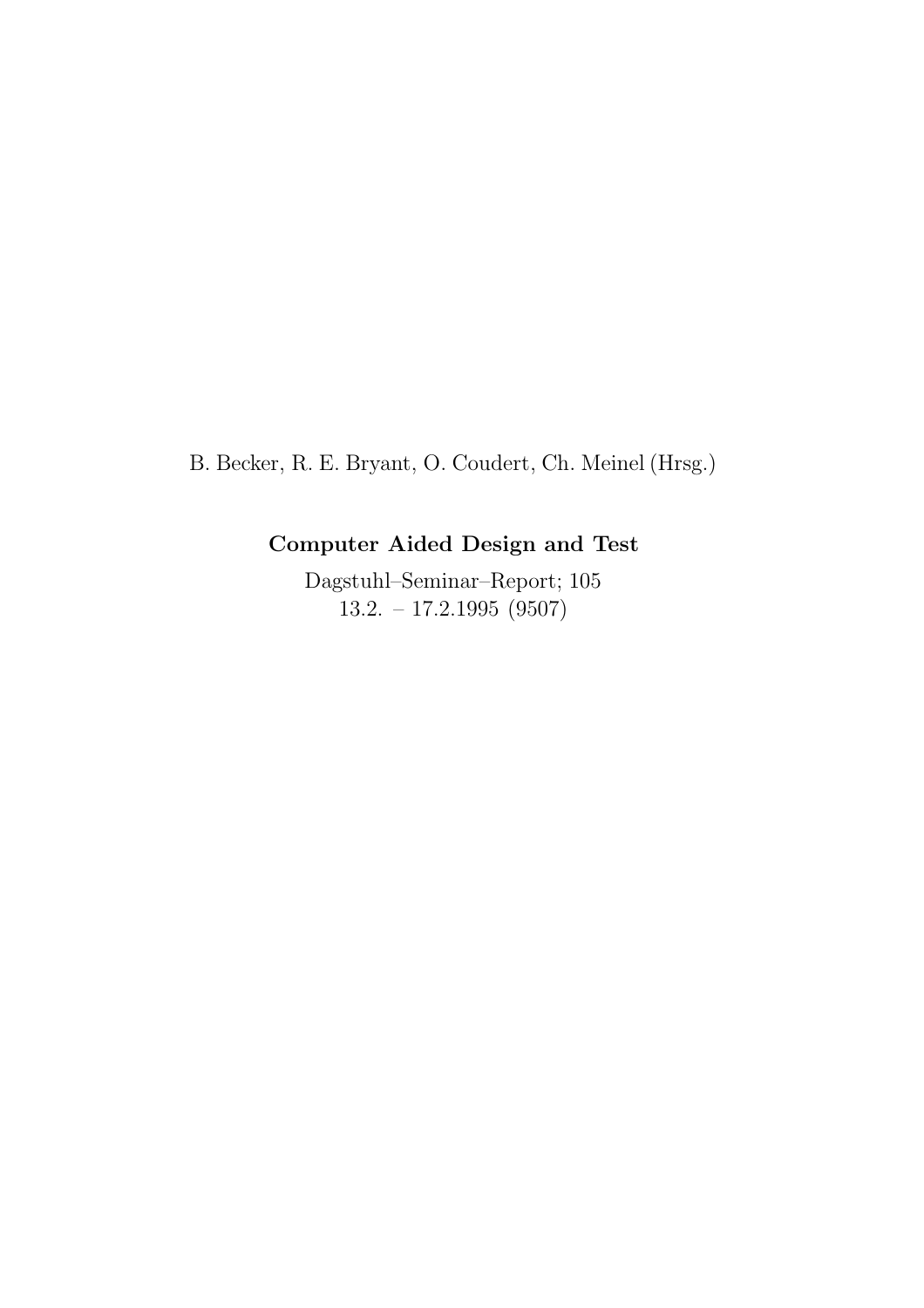# Contents

| Introduction                                                                                                                 | $\bf{5}$       |
|------------------------------------------------------------------------------------------------------------------------------|----------------|
| Abstracts of the Talks                                                                                                       | 7              |
| Probabilistic Analysis of Large Finite State Machines                                                                        |                |
|                                                                                                                              | $\overline{7}$ |
| On Improving OBDD-Based Verification in a Synthesis Environment                                                              |                |
|                                                                                                                              | 7              |
| On Computing the Maximum Power Cycle of Sequential Circuits                                                                  |                |
|                                                                                                                              | 8              |
| Timed Boolean Functions and their BDD's                                                                                      |                |
|                                                                                                                              | 8              |
| Ordered Kronecker Functional Decision Diagrams                                                                               |                |
| B. Becker, R. Drechsler, M. Theobald                                                                                         | 9              |
| Lists of Ternary Vectors – Concepts – Properties – Comparison with                                                           |                |
| <b>BDDs</b>                                                                                                                  |                |
|                                                                                                                              | 9              |
| On the Improvement of Variable Orderings for OBDDs                                                                           |                |
|                                                                                                                              | 10             |
| An Efficient OBDD-Rebuilding: Algorithm, Implementation, and Ap-                                                             |                |
| plications<br>A. Slobodovà                                                                                                   |                |
|                                                                                                                              | 10             |
| Multi-Level Logic Synthesis Based on Kronecker and Boolean Ternary<br>Decision Diagrams for Incompletely Specified Functions |                |
| A. Sarabi                                                                                                                    | 11             |
| Using Functions Properties for Multi-Level and Multi-Domain Logic                                                            |                |
| Synthesis                                                                                                                    |                |
| U. Kebschull                                                                                                                 | 11             |
| EXOR Ternary Decision Diagrams on EXOR Logic Synthesis                                                                       |                |
|                                                                                                                              | 12             |
| Hybrid Fault Simulation for Synchronous Sequential Circuits Based on                                                         |                |
| <b>OBDDs</b>                                                                                                                 |                |
|                                                                                                                              | 13             |
| A Symbolic Method to Reduce Power Consumption of Circuits Con-                                                               |                |
| taining False Paths                                                                                                          |                |
|                                                                                                                              | 13             |
| Model Checking Commercial Designs                                                                                            |                |
|                                                                                                                              | 14             |
| Efficient OBDD-based Boolean Manipulation C                                                                                  |                |
|                                                                                                                              | 14             |
| BDD Minimization Based on Truth Table Permutations                                                                           |                |
|                                                                                                                              | 15             |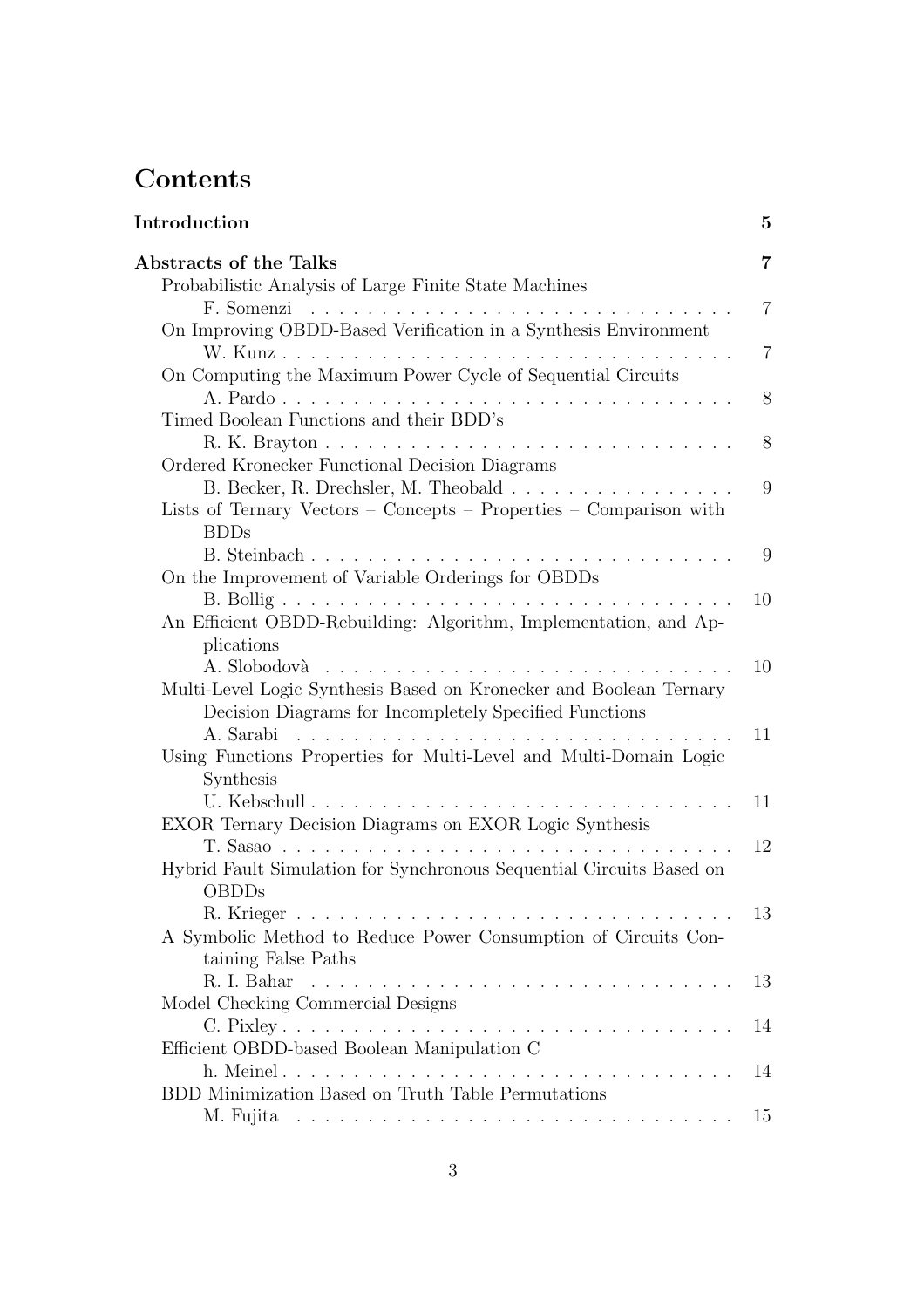| Efficient ROBDD Computation of Common Decomposition Function of                                                              |    |
|------------------------------------------------------------------------------------------------------------------------------|----|
| Multi-Output Boolean Functions                                                                                               |    |
|                                                                                                                              | 15 |
| Inductive Boolean Function Manipulation                                                                                      |    |
|                                                                                                                              | 16 |
| <b>BDD</b> Trees                                                                                                             |    |
|                                                                                                                              | 17 |
| Verification of Large Scale Microprocessors                                                                                  |    |
|                                                                                                                              | 17 |
| Edge-Valued Binary Decision Diagrams and their Applications                                                                  |    |
|                                                                                                                              | 18 |
| Two Questions                                                                                                                |    |
|                                                                                                                              | 18 |
| Programmschemata and OBDD's                                                                                                  |    |
|                                                                                                                              | 19 |
| Algebraic Methods of Finite-State Machine Verification                                                                       |    |
|                                                                                                                              | 20 |
| Comparing kOBDDs and kIBDDs                                                                                                  |    |
|                                                                                                                              | 20 |
| The Theory of Zero-Suppressed BDDs and the Number of Knights Tours                                                           |    |
|                                                                                                                              | 21 |
| Symmetry Detection and Dynamic Variable Ordering                                                                             |    |
|                                                                                                                              | 21 |
| Symmetry Based Variable Reordering for ROBDDs                                                                                |    |
| D. Möller<br>and a series of the contract of the contract of the contract of the contract of the contract of the contract of | 22 |
| On Generation for Free BDDs                                                                                                  |    |
|                                                                                                                              | 22 |
| Arithmetic Circuit Verification with Binary Moment Diagrams                                                                  |    |
|                                                                                                                              | 23 |
| <b>Addresses of all Participants</b>                                                                                         | 24 |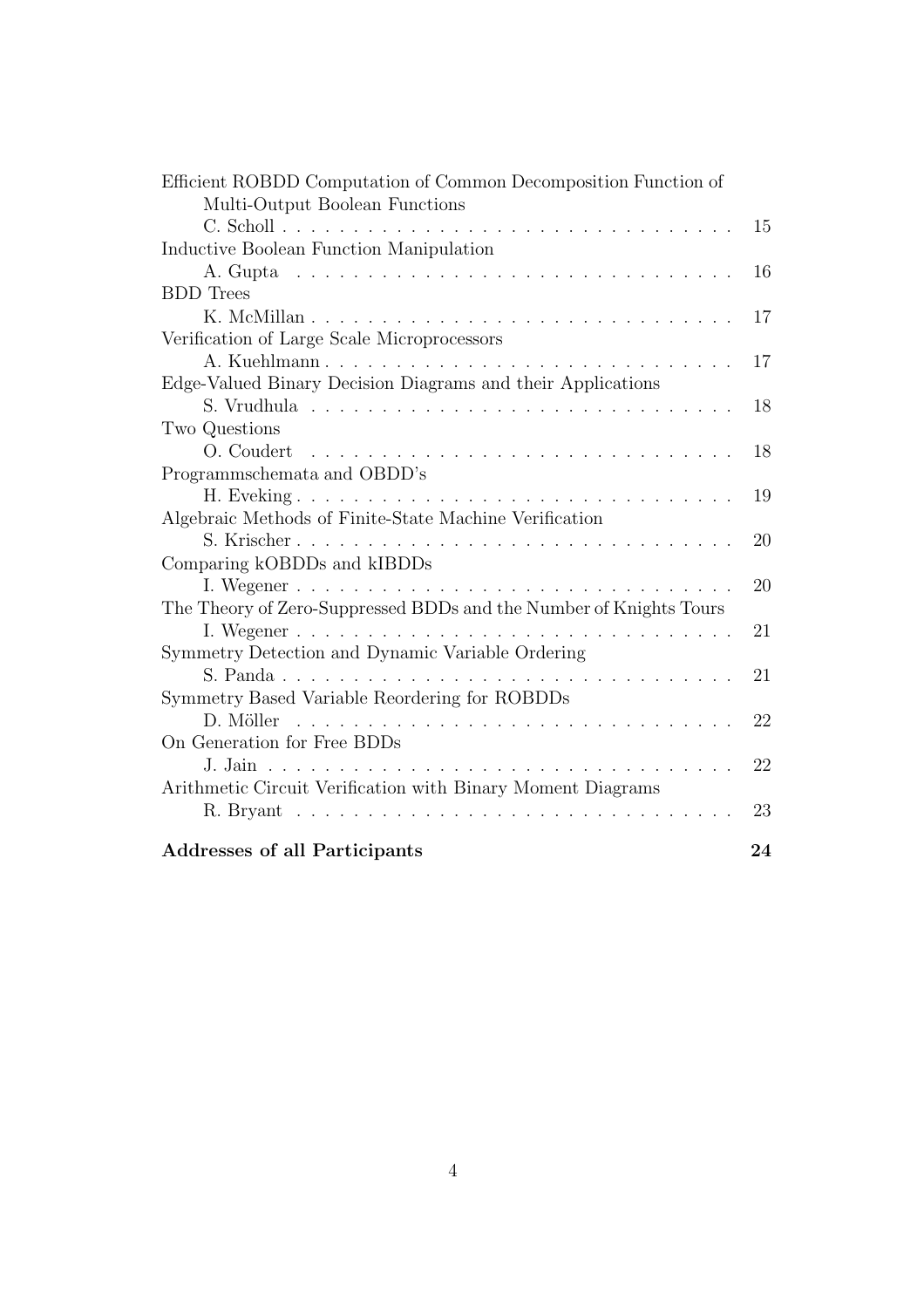#### Report on the Dagstuhl-Seminar

''Computer Aided Design and Test''

 $(13.2. - 17.2.1995)$ 

Organizers: B. Becker, R. E. Bryant, O. Coudert, Ch. Meinel

### Introduction

The third workshop on "Computer Aided Design and Test" at the IBFI Schloß Dagstuhl was organized by Bernd Becker (Univ. Frankfurt), Randy Bryant (Carnegie Mellon Univ.), Oliver Courdert (Synopsis) and Christoph Meinel (Univ. Trier). It was attended by 40 scientists. The organizers took the opportunity to bring together researchers from different areas in computer science, electrical engineering and industry.

The workshop focussed on Binary Decision Diagrams (BDDs) and related data structures in practical applications as well as in theoretical research. The success of BDDs in the CAD area has spawned research efforts on a number of fronts, including:

- Theoretical work on BDD-based data structures and algorithms;
- Applications in domains such as protocol verification, artificial intelligence, logic programming, and automated theorem proving;
- Extensions beyond Boolean functions to represent matrices, Markov systems, integer programming problems, multi-variate polynomials, and word-level circuit functions.

The workshop fostered deep and creative interactions among researchers in the CAD field, researchers from other domains making use of BDDs in their applications and theoreticians contributing to the core technology. Besides the common interest in BDD-based techniques which united all the participants the excellent atmosphere of the Dagstuhl-center provided the framework for an exceptional workshop.

More detailed information including some full papers can be found on the WWW-pages with the URL

http://www.informatik.uni-trier.de/Design and Test/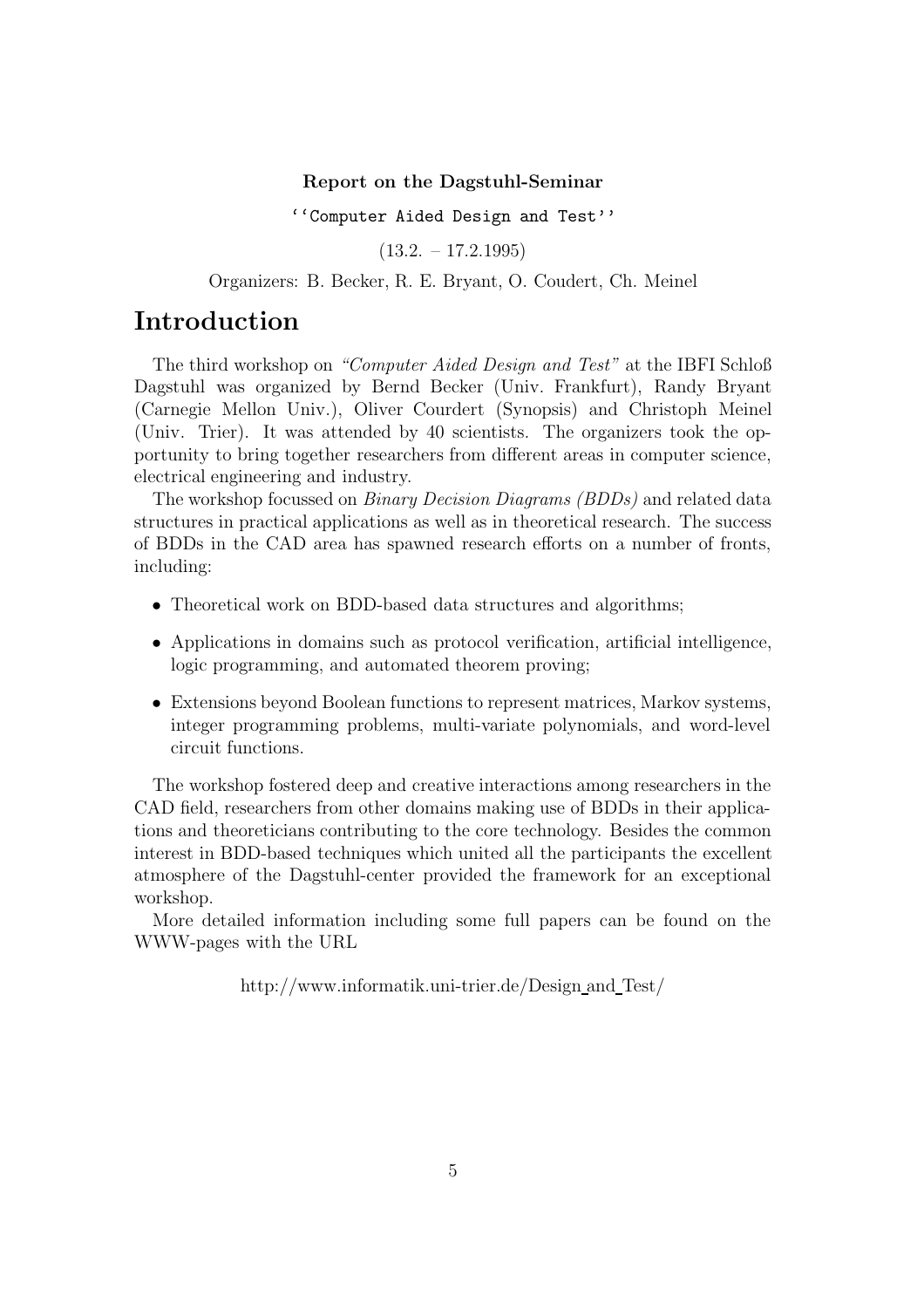### Probabilistic Analysis of Large Finite State Machines

Gary D. Hachtel, Enrico Macii, Abelardo Pardo, Fabio Somenzi University of Colorado Dept. of Electrical and Computer Engineering Boulder, CO 80309

Regarding finite state machines as Markov chains facilitates the application of probabilistic methods to very large logic synthesis and formal verification problems. In this paper we present symbolic algorithms to compute the steady-state probabilities for very large finite state machines. These algorithms, based on Algebraic Decision Diagrams (ADDs) – an extension of BDDs that allows arbitrary values to be associated with the terminal nodes of the diagrams – determine the steady-state probabilities by regarding finite state machines as homogeneous, discrete-parameter Markov chains with finite state spaces, and by solving the corresponding Chapman-Kolmogorov equations. We first consider finite state machines with state graphs composed of a single terminal strongly connected component; for this type of systems we have implemented two solution techniques: One is based on the Gauss-Jacobi iteration, the other is based on simple matrix multiplication. Then we extend our treatment to the most general case of systems which can be modeled as finite state machines with arbitrary transition structures; here out approach exploits structural information to decompose and simplify the state graph of the machine. We report experimental results for problems with over  $10^{27}$  unknowns.

### On Improving OBDD-Based Verification in a Synthesis Environment

Wolfgang Kunz Max-Plank-Gesellschaft Potsdam

We present a new methodology for formal logic verification for combinatorial circuits. Specifically, a structural approach is used based on indirect implications derived by recursive learning. This is extended to formulate a hybrid approach where the complexity of a subsequent functional method based on OBDDs. It is demonstrated how OBDD based verification can take advantage from structural preprocessing in a typical synthesis environment. The results show the effective compromise achieved between memory efficient structural methods and functional methods. One more advantage of these methods lies in the fact, that resources that go into logic synthesis can efficiently be reused for verification purposes.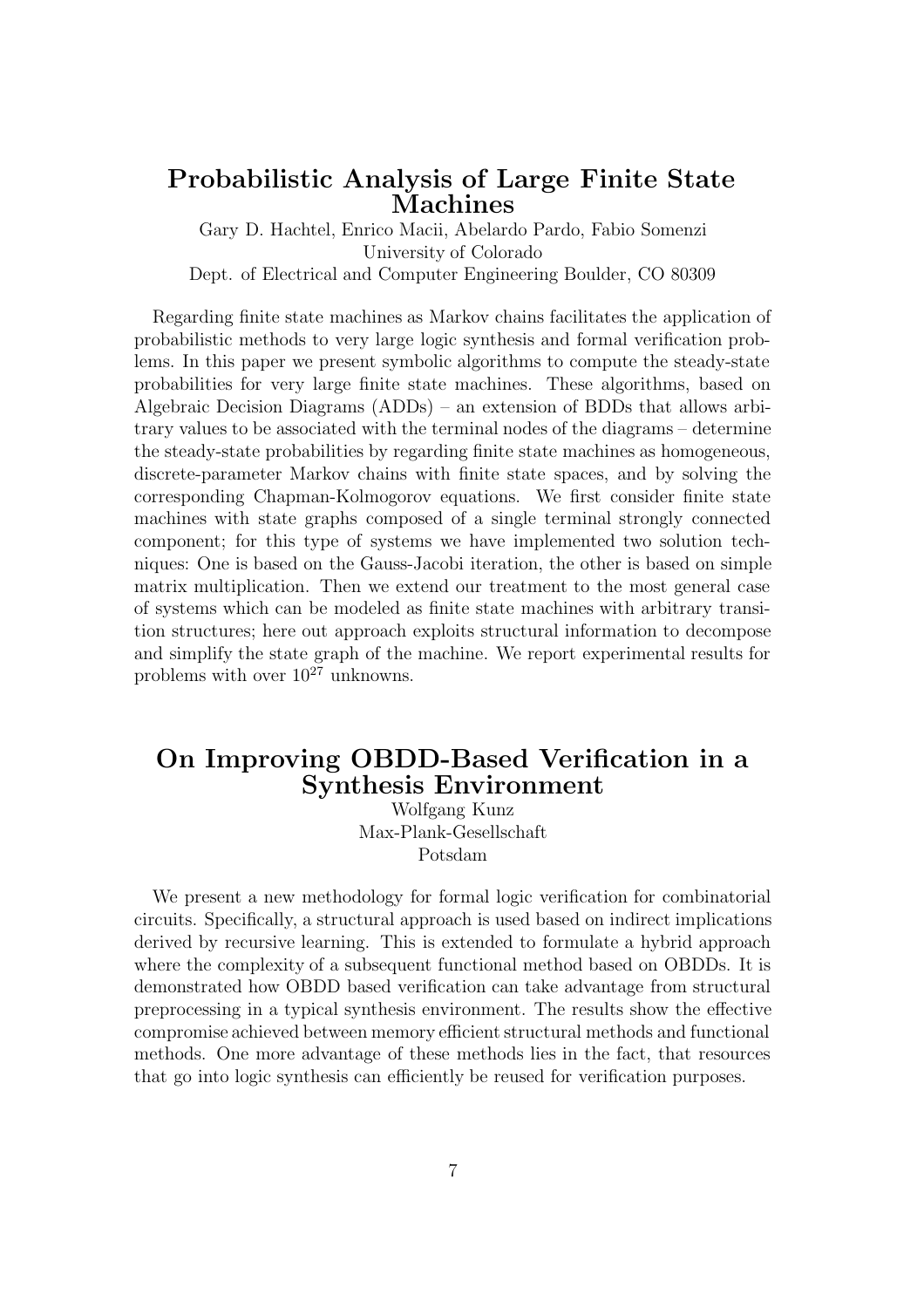### On Computing the Maximum Power Cycle of Sequential Circuits

Abelardo Pardo University of Colorado Dept. of Electrical and Computer Engineering Boulder, CO 80309

The maximum power dissipated by a combinatorial circuit can be obtained by computing the pair of input combinations that force the circuit to dissipate the most power. The counterpart of this problem in the case of a sequential circuit requires computing the cycle that represents the maximum sustained power that the circuit can dissipate. We present a technique that first computes the power dissipated in the circuit for every input combination and then solves the maximum average cycle in a dual graph obtained from the original one. Despite the fact that we have the problem involves extra complexity we have been able to obtain meaningful results for some medium size circuits.

#### Timed Boolean Functions and their BDD's

R. K. Brayton and W. Lam University of California, Berkley CA

Timed Boolean functions (TBF's) represent an integrated view of a circuit's logic and timing behavior. Using TBS's, one can reason about and complete properties of the timing behavior of circuits, both combinatorial and sequential circuits. Using fixed delay model, for example, the TBF of a circuit is a function  $f(x, t)$  where x are the Boolean input variables and t is time. Given the TBF's for a circuit's inputs, a circuit TBF can be seen as a partitioning of the real rime axis into a finite number of intervals. On each interval, the circuit is a fixed (time invariant) logic function. A TBFBDD is a canonical structure for r representing TBF's. A circuits TBF can be recursively computed starting from its inputs and using normal BDD operators (e.g. compose) combined with "time-decision' variables. These are Boolean variables of the form  $t > 1.52$ , for example. By using a simple reduction rule for time-decision variables (in addition to the usual BDD reduction rules) TBFBDD's can be made canonical. Further, it can be shown that a switching event can occur a time  $t_0$  at a gate in a circuit if and only if its canonical TBFBDD has a time decision switching variable  $t > t_0$  at a node in the TBFBDD. We illustrate several applications of TBFBDD's to computing the true delay of a circuit. In particular, for a sequential circuit, one can compute its exact minimum cycle time.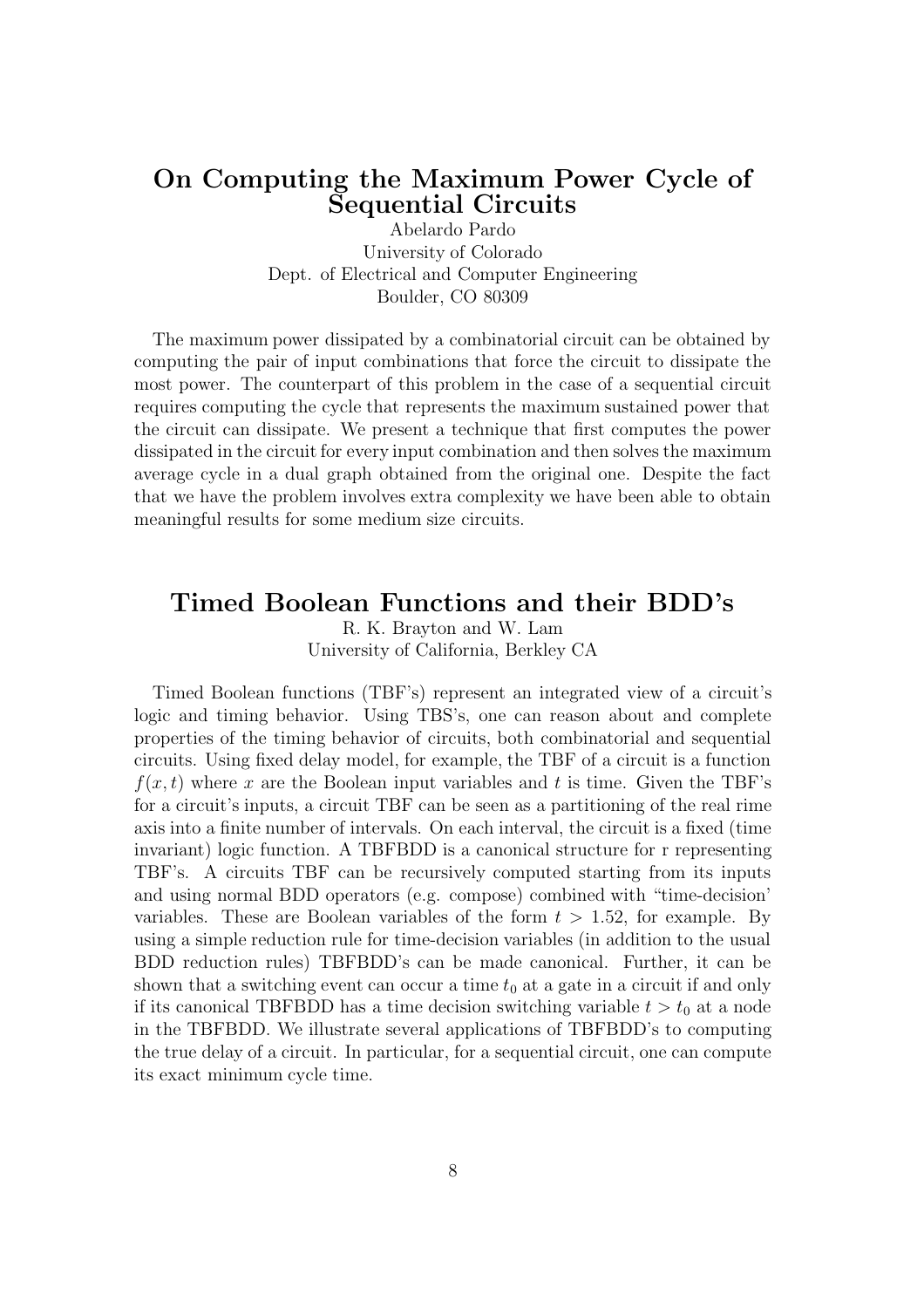### Ordered Kronecker Functional Decision Diagrams

Bernd Becker, Rolf Drechsler, Michael Theobald J.W.G.-University Frankfurt Columbia University, NY

We have introduced the concept of Ordered Kronecker Functional Decision Diagrams (OKFDDs) as a means for the representation and manipulation of Boolean functions.

It is shown by an investigation of all possible decomposition types that only Shannon, positive Davio and negative Davio decompositions (the types considered in OKFDDs) are necessary to obtain the "full power" of Ordered Decision Diagrams. On the other bound exponential gaps between specific subclasses of OKFDDs (like OBDDs, OFDDs, pOFDDs, nOFDDs, . . .) are presented. Combining these results it follows that a restriction of the OKFDD concept to subclasses leads to families of functions which lose their efficient representation.

Finally we demonstrate that these (more theoretical) results have a counterpart in practical applications. There is a package for comfortable and easy manipulation of OKFDDs available. First applications in logic synthesis and design for testability lead to significant progress. With dynamic variable reordering strategies we have obtain a reduction in size of more than 50% for the MCNC benchmarks compared to OBDDs. To obtain the package contact the second author under drechsler@kea.informatik.uni-frankfurt.de.

### Lists of Ternary Vectors – Concepts – Properties – Comparison with BDDs Bernd Steinbach

TU Bergakademie Freiberg

Boolean functions may be represent by lists of ternary vectors (TVL). These TVLs can be interpreted as disjunctive forms, conjunctive forms, antivalance forms or equivalence forms. If one ternary vector includes s stroke elements it describes  $2<sup>s</sup>$  binary vectors. This weaks the memory requirements enormous. We prefer orthogonal TVL in order to get very fast calculation time.

The implementation of the data structure TVL and more than 100 operations in the XBOOLE – Tool is characterized by unrestricted number of boolean variables, by computation of ternary operation in parallel, by restricted processing in sequence and by the possibility of calculation in several boolean spaces.

The comparison of TVLs and BDDs by means of the whole MCNC-benchmark set shows that TVL's needs in this case three times fewer memory space. If a boolean function has good decomposition properties and the number of boolean variables is greater than 40, the TVL needs in a single boolean space more memory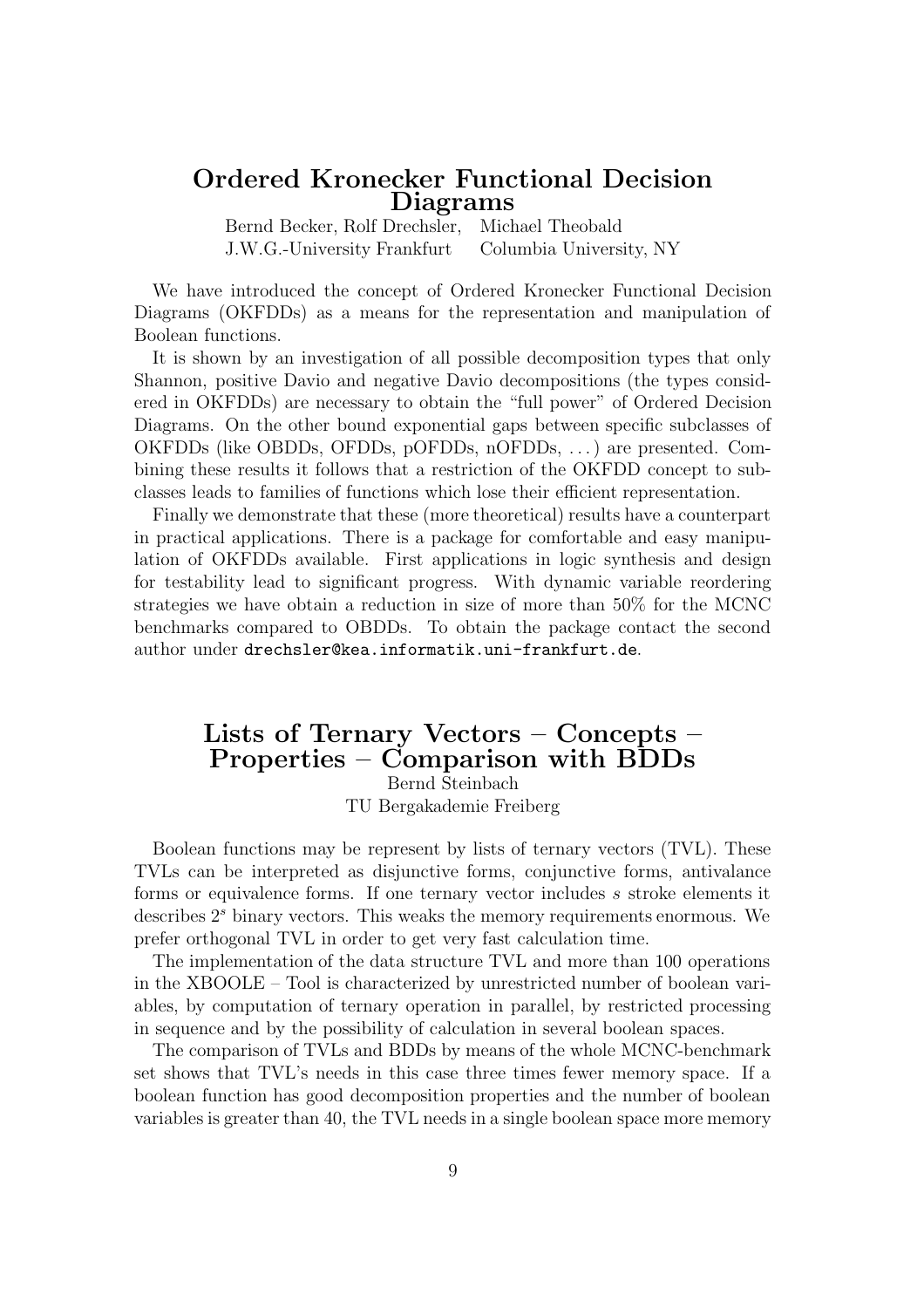than the BDD, but using the multiple space representation the TVL needs less memory than the BDD. The comparison of memory requirements of a random boolean function (160 variables, 200 conjunctions) shows that TVL needs 8044 Bytes and BDD 547.294 Bytes.

### On the Improvement of Variable Orderings for OBDDs

Beate Bollig, Martin Löbbing, Ingo Wegener Universität Dortmund

Ordered binary decision diagrams are a useful representation of Boolean functions, if a good variable ordering is known. Variable orderings are computed by heuristic algorithms and then improved with local search and simulated annealing algorithms. This approach is tested on the conjecture that the following problem is NP-complete. Given an OBDD G representing  $f$  and a size bound  $s$ , does there exist an OBDD  $f^*$  (respecting an arbitrary variable ordering) representing f with at most s nodes? This conjecture is proved.

Afterwards, a simulated annealing approach with a new type of neighborhood is presented and analyzed. Better results as by known simulated annealing algorithms and heuristics are obtained. Some theoretical results underlining the experiments are stated.

### An Efficient OBDD-Rebuilding: Algorithm, Implementation, and Applications

Jochen Bern, Christoph Meinel, Anna Slobodovà Universität Trier

The size of the Ordered Binary Decision Diagram (OBDD) is very sensitive to the ordering of the variable. The minimization problem (and particularly the problem of finding an optimal variable ordering) of OBDDs is known to be NPhard. There are several heuristics for finding a "good" variable ordering. Some of these are based on the improvement by local changes on the ordering.

We describe an implementation of the global rebuilding algorithm that transforms a given OBDD with respect to a given order. The algorithm runs in average time that is polynomial to the product of the sizes of the input and of the output and in linear space (up to the small factor that depends on the number of variables).

We show the usability of the algorithm on two basically different applications. In one of these the algorithm is used only once. The typical situation is the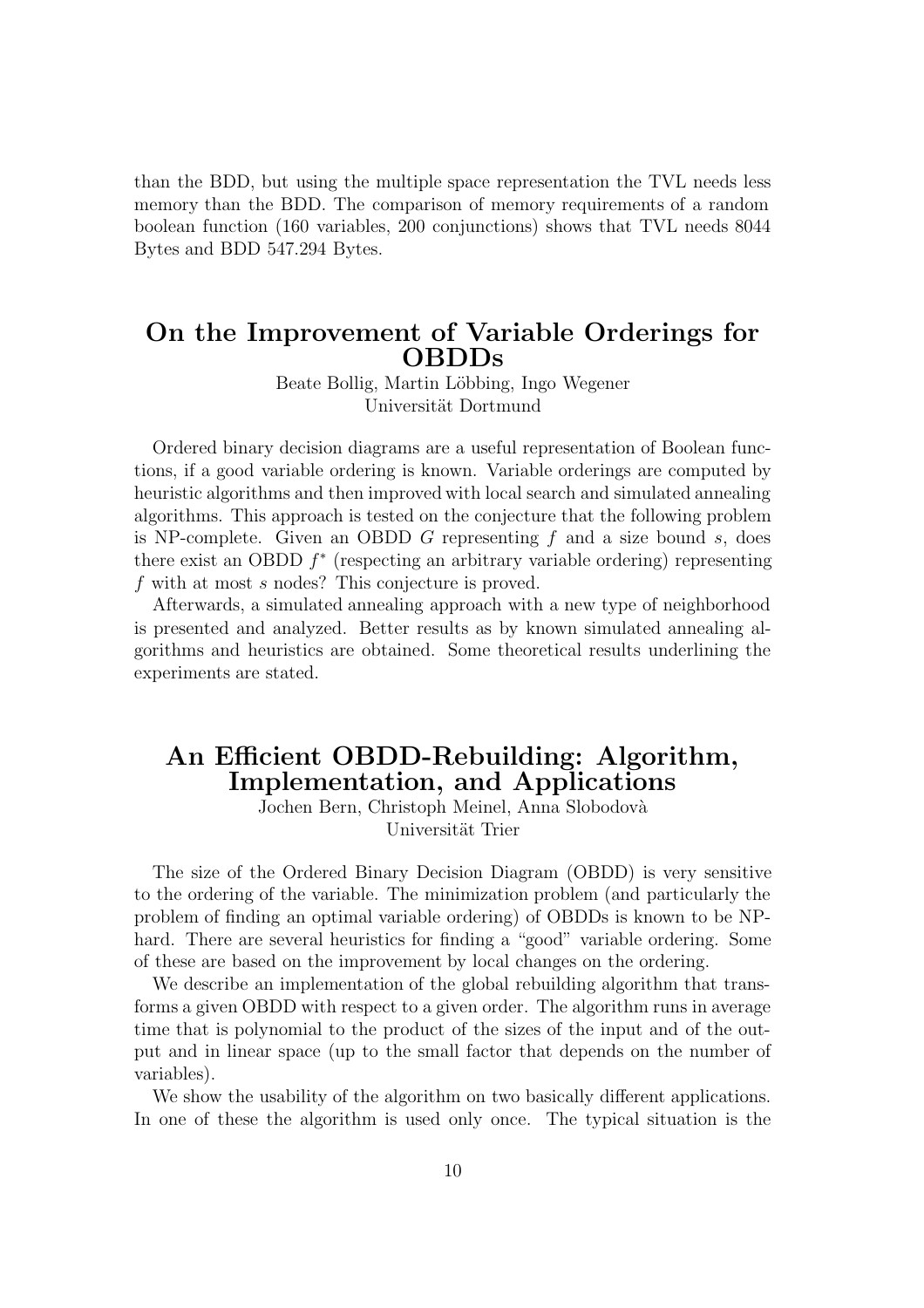requirement of testing equivalence or of performing the synthesis of two OBDDs that are inconsistent with respect to their variable ordering.

### Multi-Level Logic Synthesis Based on Kronecker and Boolean Ternary Decision Diagrams for Incompletely Specified Functions

Marek Perkowski Andisheh Sarabi Ingo Shäfer Portland University Viewlogic Systems, Inc. Arkus Design, Inc.

We introduce a framework as well as several new families of decision diagrams for representation for Boolean functions. The families include several diagrams known from literature (BDDs, FDDs) as subsets. Due to this property, these diagrams can provide a more compact representation of functions than either of the two decision diagrams. By classifying decision diagrams as free / repeatedvariable, ordered, unordered, binary / ternary, homogeneous / non-homogeneous, bit-level / word-level and the type of reductions used, a framework for generalization of decision diagrams is presented. Kronecker functional Decision Diagrams (KFDDs) with negated edges are based on three orthogonal expansions (Shannon, positive Davio, negative Davio) and are created here for incompletely specified Boolean functions. Four other new families of functional decision diagrams are also presented: Pseudo Kronecker Decision Diagrams, Free Kronecker Decision Diagrams, Boolean Ternary Decision Diagrams and Boolean Kronecker Ternary Decision Diagrams. The last two families introduce nodes with three edges and require AND, OR and XOR gates for circuit realization. There are two variants of the last two families: canonical and noncanonical. While the canonical diagrams can be used as efficient general purpose Boolean function representation, the noncanonical variants are also applicable to incompletely specified functions and create don't cares in the process of their construction. These decision diagrams, as generalization of BDDs and FDDs lead to even more compact circuits in logic synthesis and technology mapping.

### Using Functions Properties for Multi-Level and Multi-Domain Logic Synthesis

Udo Kebschull Forschungszentrum Informatik Karlsruhe

A new approach for the minimization of multi-level Boolean networks is presented. It combines conventional minimization techniques with methods in the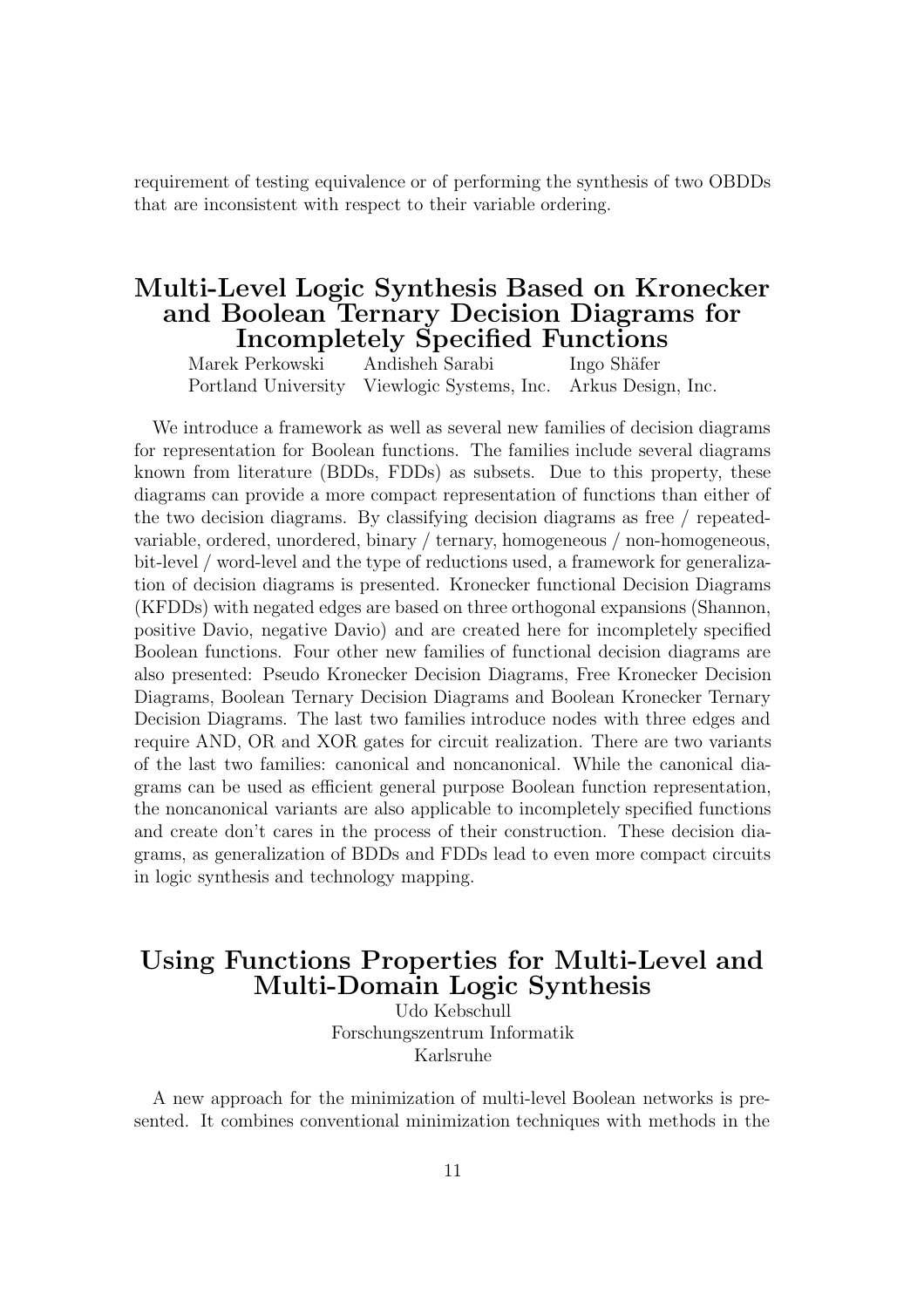spectral domain. Therefore, it is a multi-domain approach, which may bee seen as an addition to other minimization techniques.

The basic idea is to insert ExOR gates into the multi-level design.

Common data structures for all Boolean normal terms based on decision diagrams are presented. Function properties like the symmetry, the linearity and the monotony for the operational and the spectral minimization. The principle of properly concentration of subcircuits is demonstrated. Further optimization steps like polarity assignment and don't care assignment for decision diagrams are presented.

### EXOR Ternary Decision Diagrams on EXOR Logic Synthesis

Tsatoma Sasao Kyasha Institure of Technology Izuka, Japan

Compared with AND-OR based networks, AND-EXOR based networks require fewer gates, and are easily testable. This talk summarized EXOR logic synthesis using EXOR ternary decision diagrams. The outline were as follows:

- 1. Three types of expansions: Positive Davio expansion, Negative Davio expansion, Shannon expansion.
- 2. Decision Trees:
	- BDD (Binary Decision Diagram)
	- FDD (Functional Decision Diagram)
	- KDDD (Kronecker Decision Diagram)
	- PKDD (Pseudo Kronecker Decision Diagram)
- 3. AND-EXOR expressions:
	- PPRM (Positive Polarity Reed-Muller expression)
	- FPRM (Fixed Polarity Reed-Muller expression)
	- KRO (Kronecker expression)
	- PSDRM (Pseudo Reed-Muller expression)
	- PSDKRO (Pseudo Kronecker expression)
	- GRM (Generalized Reed-Muller expression)
	- ESOP (Exclusive-or sum of products expression)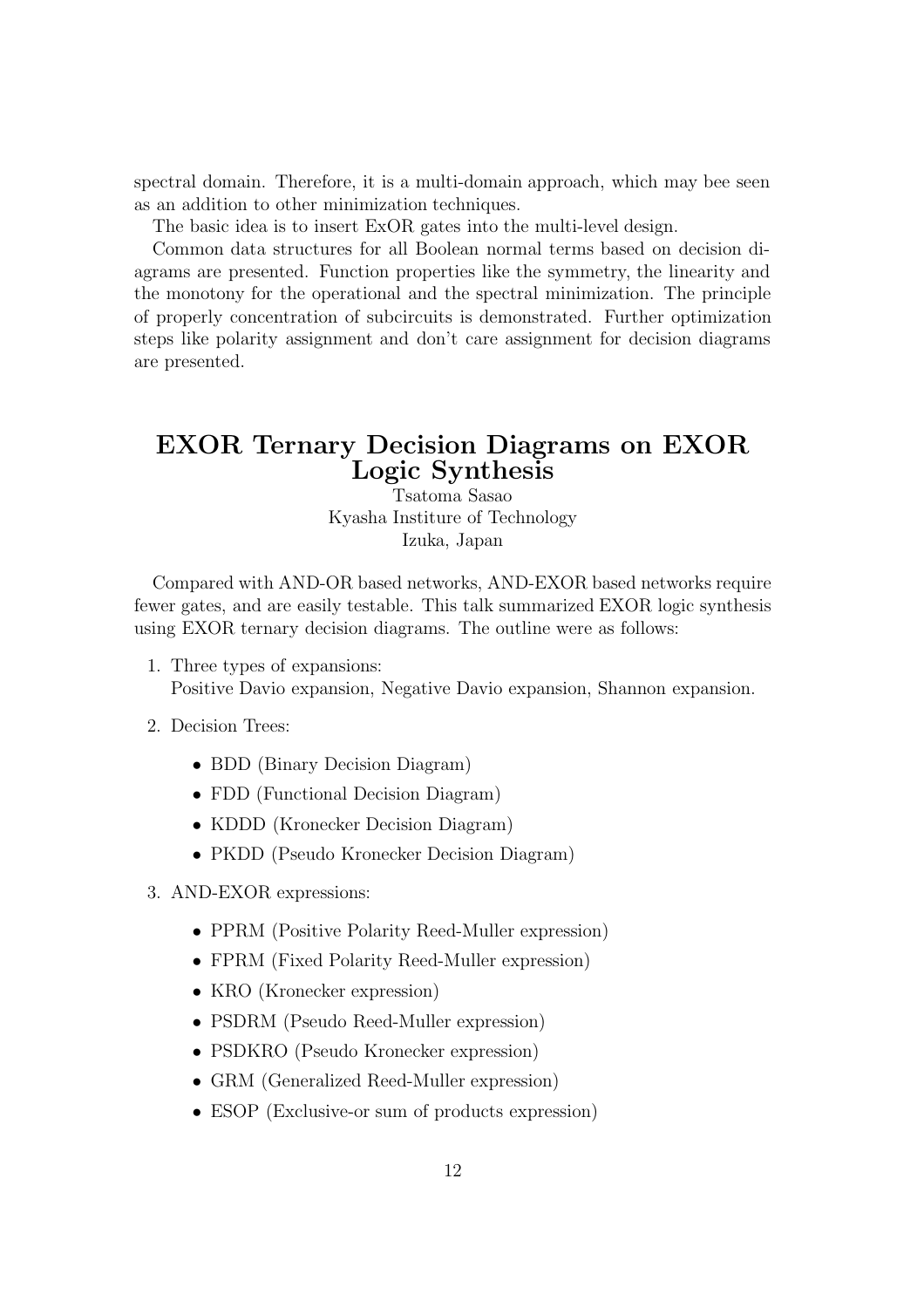- 4. EXOR Ternary Decision Diagram (ETDD): A data structure for optimization of AND-EXOR expressions and decision diagrams.
- 5. Optimization of AND-EXOR expressions: FPRM, KRO, PSDKRO, GRM and ESOP
- 6. Optimization of decision diagrams: FDD, KDD and PKDD
- 7. Generation of multi-level AND-EXOR networks.

### Hybrid Fault Simulation for Synchronous Sequential Circuits Based on OBDDs

Rolf Krieger J.W.G.-Universiät Frankfurt / Main

Fault simulation for synchronous circuits is a very time-consuming task. The complexity of the task increases if the there is no information about the initial state of the circuit. In this case an unknown initial state is assumed which is usually handled by introducing a three-valued logic. As its is well-known fault simulation based on this three-valued logic is not accurate. It only determines a lower bound for the fault coverage which can be achieved by the test sequence. Therefore we present a hybrid fault simulator which improves the accuracy by performing a symbolic simulation based on OBDDs. It tries to combine the advantages of OBDDs with the advantages of the three-valued logic. Moreover it supports the single and the multiple observation time test strategy.

Our experimental results have shown that our approach improves the accuracy of fault simulation considerably.

### A Symbolic Method to Reduce Power Consumption of Circuits Containing False Paths

R. I. Bahar, Gary Hachtel, E. Macii, F. Somenzi University of Colorado Dept. of Electrical and Computer Engineering Boulder, CO 80309

Power consumption in technology mapped circuit can be reduced by performing gate re-sizing. Recently we have produced a symbolic procedure which exploits the compactness of the Algebraic Decision Diagrams (ADD) data structure to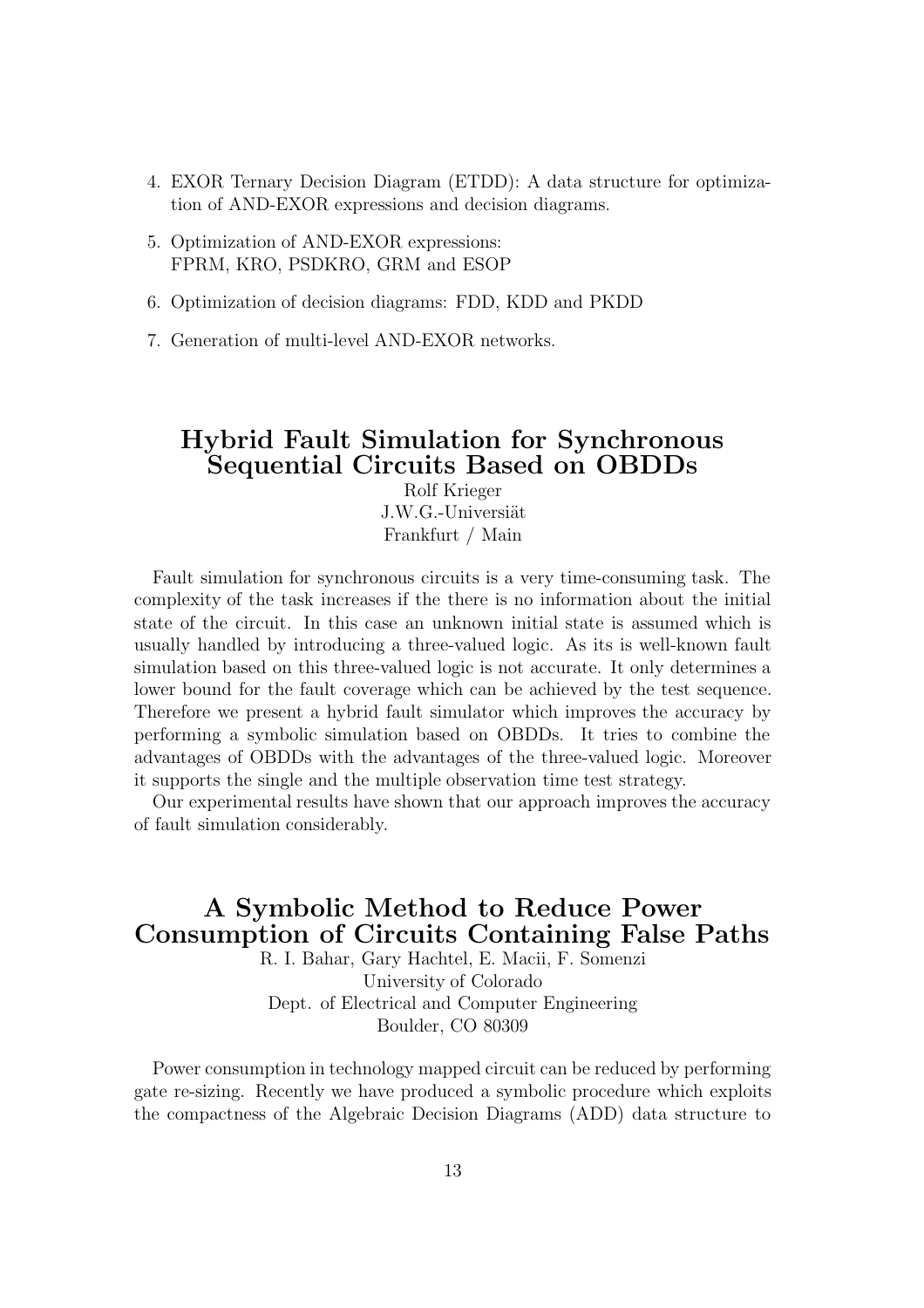accurately calculate the arrival times at each node of a circuit for an primary input vector. In the paper we extend our timing analysis tool to the symbolic calculation of required times and slacks, and we use this information to identify gates of the circuit that can be re-sized. The nice feature of our approach is that it takes into account the presence of false paths naturally. As shown by the experimental results, circuits re-synthesized with the technique we present in this paper are guaranteed to be at least as fast as the original implementations, but smaller and substantially less power-consuming.

### Model Checking Commercial Designs

Carl Pixley, Bernard Plessier, Hyumoro Cho

Formal Verification of two commercial designs was discussed. The fact, a microprocessor cache flush unit had been extensively simulated by a product group and was thought to have no errors. Model Checking simple properties revealed one error. However after the error was corrected, the revised chip was checked with the same properties and was found to have yet another error. This is an example of Ex Post Facto verification.

Another design, a small / parallel bus interface for an automobile chip was designed with the help of a product group and verified by our team. Numerous properties were verified by Motorolas Verdict model checking tool (based upon SMV). The fist verification involved about 150 latches. Errors were discovered early in the design process. The fist silicon for the design passed all tests.

### Efficient OBDD-based Boolean Manipulation

Christoph Meinel, Anna Slobodovà Universität Trier

We present the concept of TBDDs which considerably enlarges the class of Boolean functions that can be efficiently manipulated in terms of small size OB-DDs. This is done by applying the concept of domain transformations, which is well-known in many areas of mathematics, physics or technical sciences, to the context of BDD-based Boolean functions manipulation in CAD: Instead of verifying with the OBDD-representation of a function  $f$ , TBDDs allow to work with an OBDD-representation of a suited cube transformation function. Beside of giving some theoretical insights into the new concept, we investigate in some detail cube transformations which are base on complete types. We

• show that such TBDDs can be derived similarly as OBDD representations;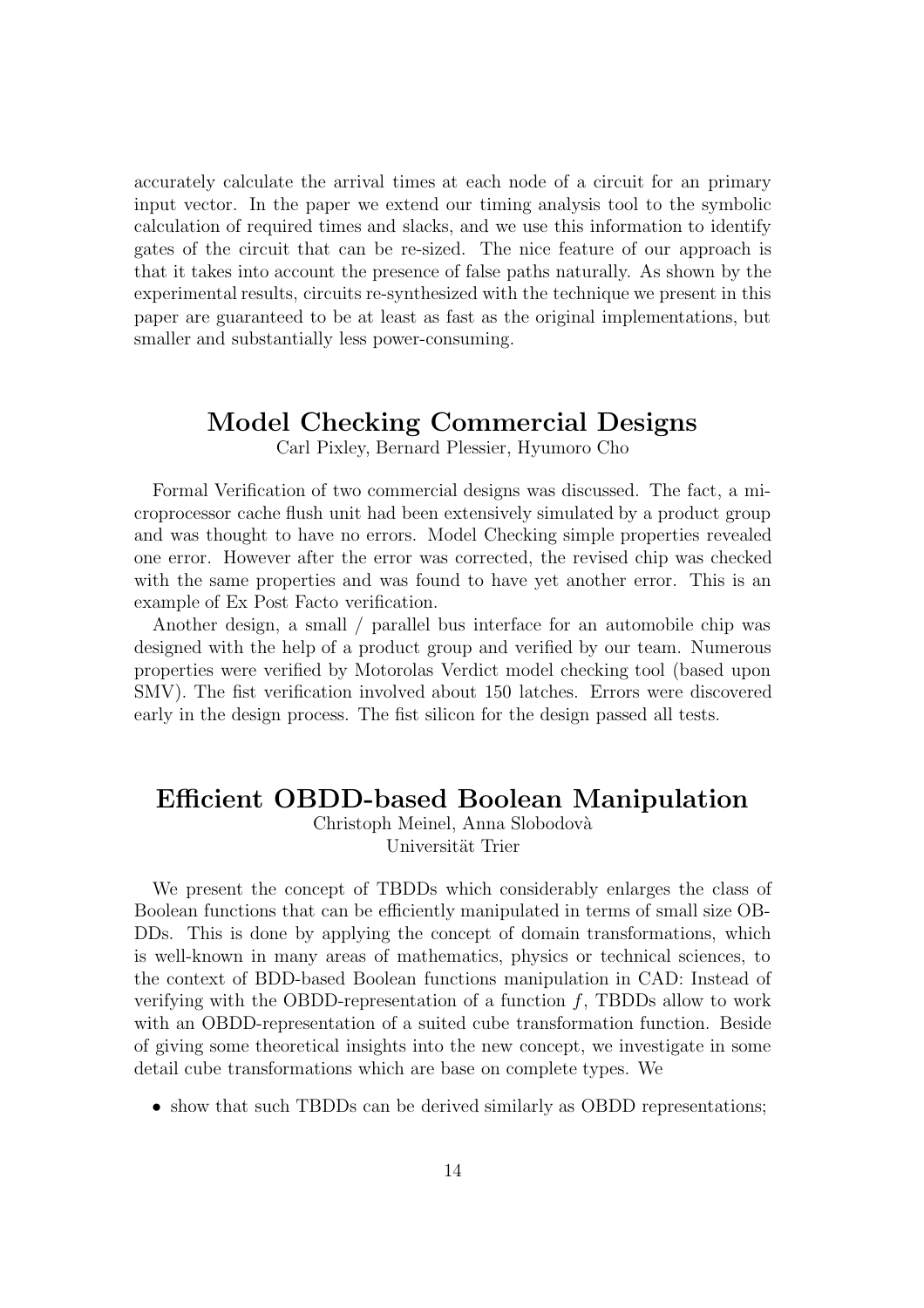- give evidence of the practical importance of such TBDDs by presenting very small size TBDDs for the hidden weighted bit function (HWB) which were proved to have only exponential size OBDD - representations, and
- report some promising experimental results with the ISCAS benchmark multiplier circuit C6288.

### BDD Minimization Based on Truth Table  $\small \mathbf{Permutations} \ \small \substack{\text{Yuji Kukimoto}}$ Masahiro Fujita

|                   | Fujitsu Labs America University of California |
|-------------------|-----------------------------------------------|
| San Jose, CA95134 | Berkley                                       |
| USA               | USA                                           |

We show a way to reduce sizes of BDDs by permuting truth table rows. By appropriately permuting truth table rows, the resulting functions can have compact representation in BDD, still keep canonicity since all minterms in on -set can get together and constitute large cubes. However, permutations realizing such functions can be extremely complicated in the sense that BDDs representing those permutations blow up. So the problem is to find good permutations which reduce BDD sufficiently but their BDD representations are reasonable small.

Here we present a set of local transformations on BDDs which permute truth table rows on hopefully obtain significant reductions of BDD sizes. Since they are based on local restructuring of BDDs, they can be efficiently implemented and invoked whenever necessary, just like dynamic reordering. We present basic algorithms and initial experimental results.

### Efficient ROBDD Computation of Common Decomposition Function of Multi-Output Boolean Functions

| Christoph Scholl           | Paul Molitor                                        |
|----------------------------|-----------------------------------------------------|
|                            | Dept. of Computer Science Dept. of Computer Science |
| Universität des Saarlandes | Martin-Luther Universität, Halle                    |
|                            | D 66041 Saarbrücken, FRG D 06099 Halle (Saale), FRG |

One of the crucial problems multi level logic synthesis techniques for multi output boolean functions  $f = (f_1, \ldots, f_m) : \{0,1\}^m \to \{0,1\}^m$  have to deal with is finding sublogic which can be shared by different outputs, i.e., finding boolean functions  $\alpha = (\alpha_1, \dots, \alpha_h) : \{0,1\}^p \to \{0,1\}$  which can be used as common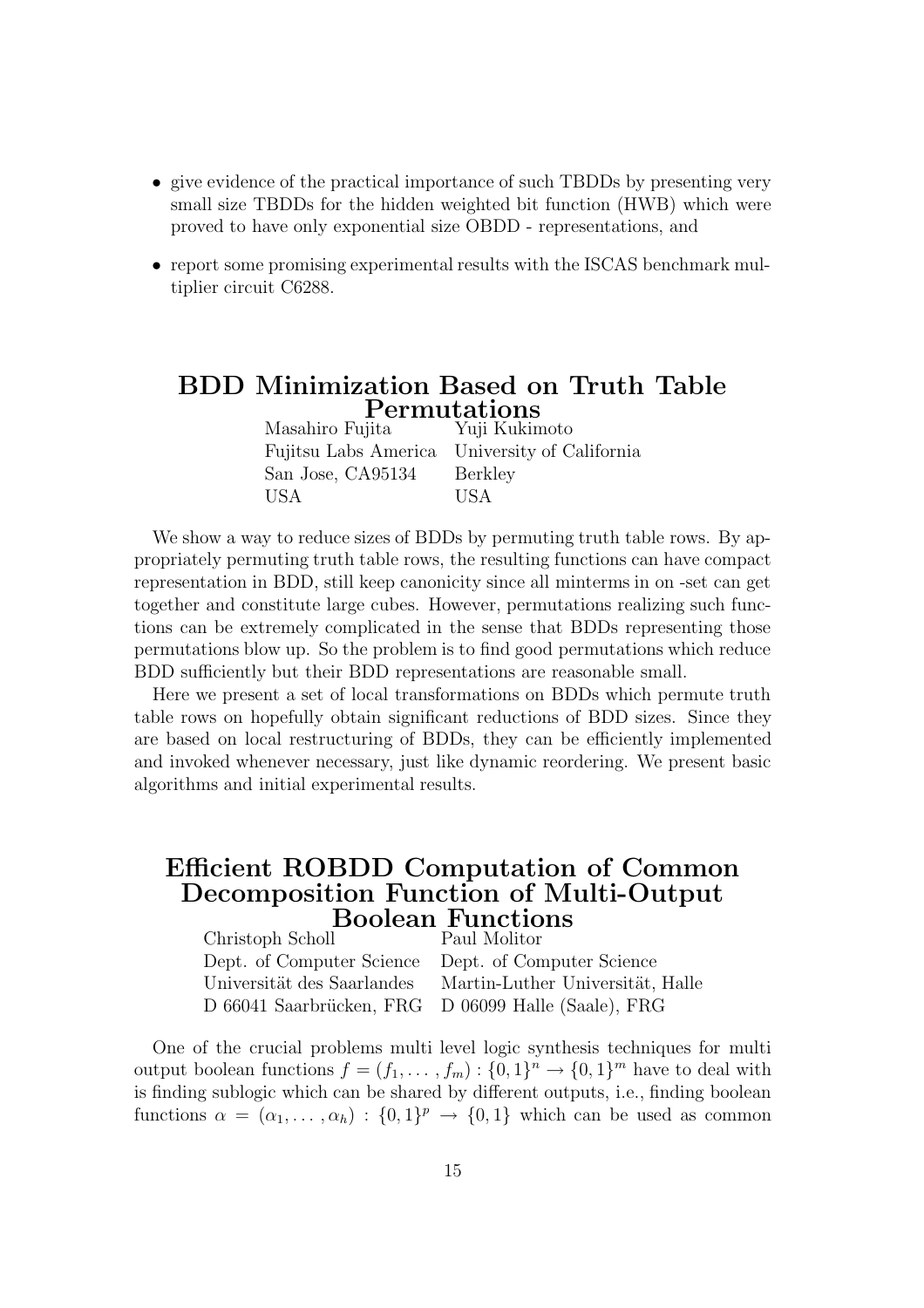sublogic of good realizations of  $f_1, \ldots, f_m$ . We present an efficient ROBDD based implementation of this common decomposition functions problem (CDF). The key concept of our method is the exploitation of "equivalences" of the functions  $f_1, \ldots, f_m$  which considerably reduces the running time of the tool. Formally, CDF is defined as follows: Given m boolean functions  $f_1, \ldots, f_m : \{0,1\}^n \to$  $\{0,1\}^m$ , and two natural numbers p and h, find h boolean functions  $\alpha_1, \ldots, \alpha_h$ :  $\{0,1\}^p \to \{0,1\}$  such that  $\forall 1 \leq k \leq m$  there is a decomposition of the form

$$
f_k(x_1, ..., x_n) = g^{(k)}( \alpha_1(x_1, ..., x_p), ..., \alpha_h(x_1, ..., x_p),
$$
  
\n
$$
\alpha_{k+1}^{(k)}(x_1, ..., x_p), ..., \alpha_{r_k}^{(k)}(x_1, ..., x_p),
$$
  
\n
$$
x_{p+1}, ..., x_n)
$$

using a minimal number  $r_k$  of single-output boolean decomposition functions.

### Inductive Boolean Function Manipulation

Arti Gupta Allan Fisher NEC USA, C&C Research Lab Carnegie Mellon University Princeton, USA

A methodology for formal verification of inductively-defined hardware is described, based on automatic symbolic manipulation of inductive Boolean Functions (IBFs). It combines reasoning by induction and symbolic tautologychecking in a way that incorporates the advantages of both. The key idea is that by building an inductions argument into the IBF representations, explicit proofs by induction can be avoided. Our research has focused on two classes of IBFs – linearly in ductive functions (LIFs) and exponentially inductive functions (EIFs), intended to capture serial style of induction, and parallel divide-andconquer style for induction, respectively. Their canonical representations and symbolic manipulation algorithms are based on extensions of Ordered Binary Decision Diagrams (OBDDs), where the complexity is independent of the induction parameters. The LIF schema is particularly useful since it naturally provides a canonical representation and symbolic manipulation for sequential functions in much the same way as OBDDs do for combinatorial functions. An interesting deterministic finite state automaton (DFA), i.e. a minimal DFA that accepts input strings in reverse order. Its practical usefulness is demonstrated by showing that in comparison to classic (forward) DFAs, several datapath circuits have exponentially more compact reverse DFAs. Symbolic IBF manipulation can be used to perform both functional verification of size-parametric hardware (regular in structure), and behavioral verification of sequential circuits (regular in time). Furthermore, the unified framework for handling space and time is useful for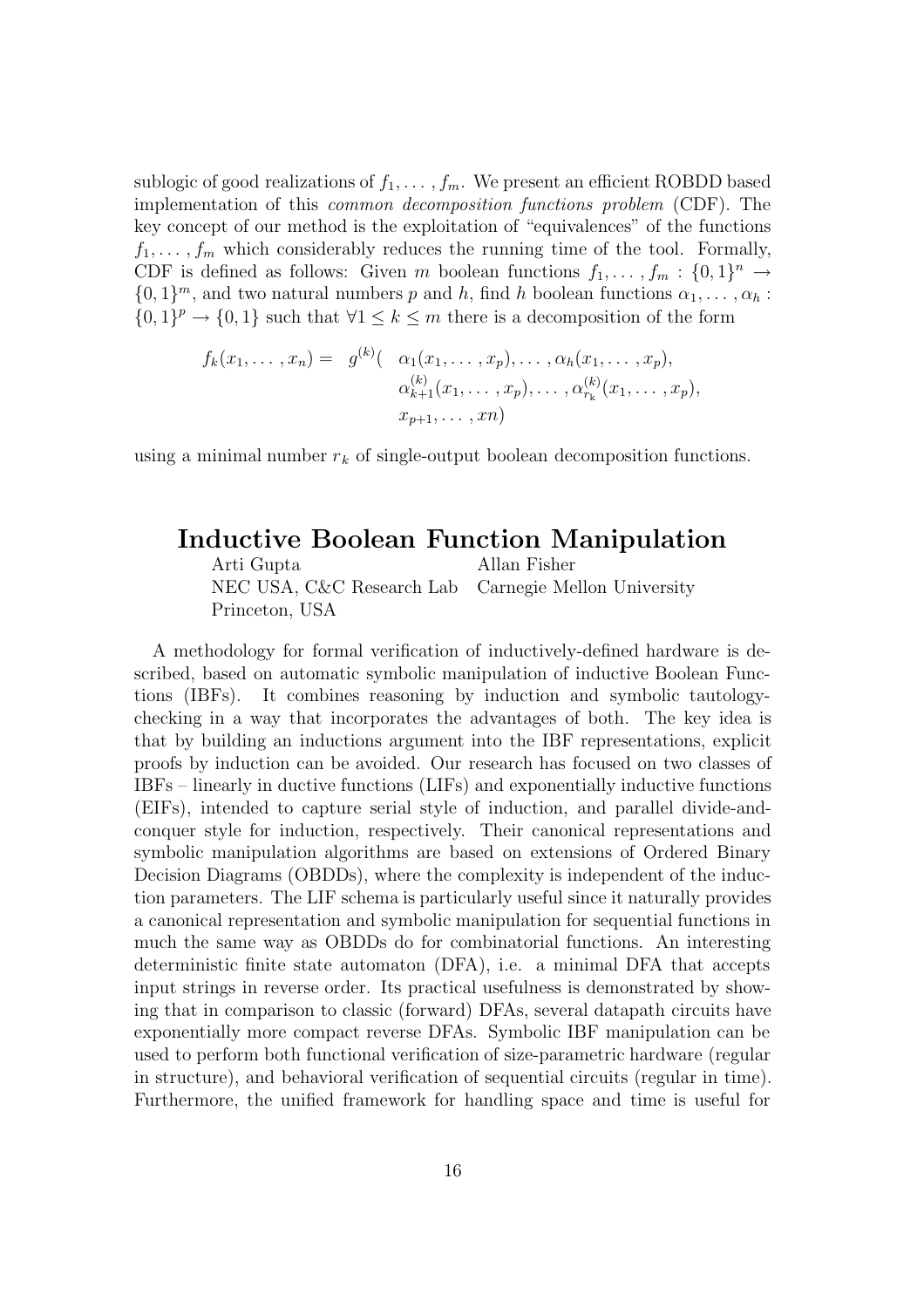handling a combination of both. Through techniques such as symbolic simulation of space-parametric circuits, and language containment for obtain network invariants.

#### BDD Trees Ken McMillan Cadence Berkley Labs

BDD Trees provide a canonical representation for boolean functions, based on hierarchical decomposition of the input space. Like OBDDs, BDD trees have a polynomial time "apply" algorithm, and an exponential, though heuristically efficient algorithm for many - variable boolean quantification. Thus BDD trees can be used for boolean functions comparison, or symbolic model checking in the same way as OBDDs. The advantage of BDD trees is that they are asymptotically efficient for circuits of bounded "tree width". This is a measure at the number of wires passing through any given node when the circuit is layed out as a tree. Experimentally, we find that BDD trees can be greatly more efficient than OBDDs in verifying tree structured systems, using symbolic model checking in the same cases we observe logarithmic growth of the BDD tree representation as a functions of circuit size, for suitable circuits.

### Verification of Large Scale Microprocessors

#### Andreas Kuehlmann, David P. LaPotin, Florian Krohm, Arjon Mets, Mark Williams

IBM T.J. Watson Research Center, Yorktown Heights, NY

In an effort to optimize the performance of digital systems, designers of high performance circuits are moving from correct-by-construction synthesized methodologies to hand-crafted custom design. This fundamental shift has necessitated more complete methods for verifying correct system behavior. The verification program Verity addresses the problem of formally proving the correctness of a system implementation with respect to the specification.

Verity applies BDD-based comparison techniques which implicitly prove the functional equivalence between a CMOS circuit implementation and an RTL specification for all possible input patterns. The underlying extraction algorithms are based on a switch-level model of the MOS circuit, effectively removing the need for expensive simulation.

The algorithms applied in Verity permit the verification of entire microprocessors. THe success of formal methods on such a large scale requires a strict design-for-verification methodology. This significantly affects the overall design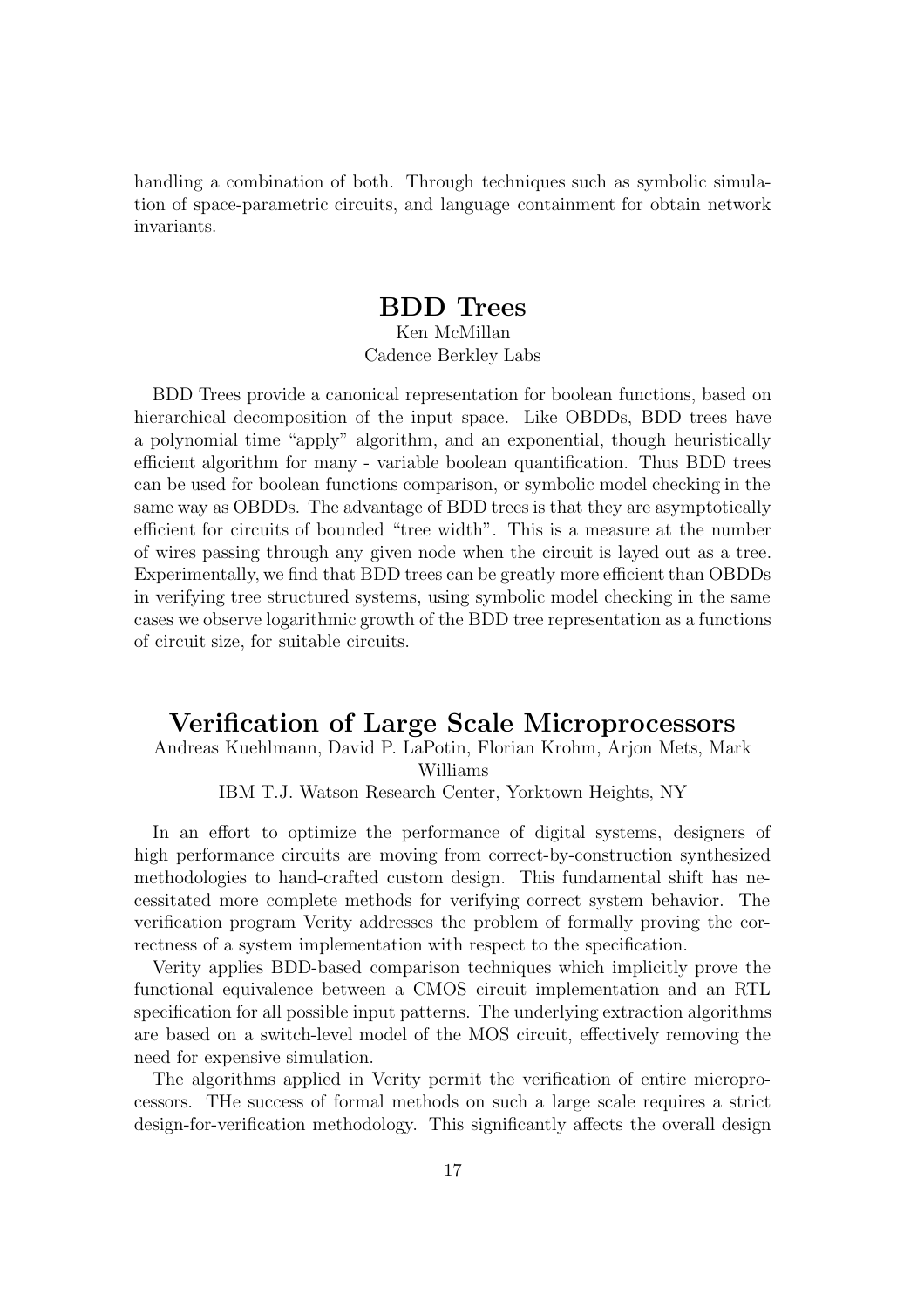partitions, the hierarchical circuit structure, the chosen register methodology and the assertions of logical boundary conditions.

Verity is in daily use within IBM and successfully been used for a Power PC implementation. This application demonstrates that traditional ROBDD-based techniques can handle the combinational verification problem of large chips without compromising the design process.

### Edge-Valued Binary Decision Diagrams and their Applications

Yung-Te Lai Sarma B. K. Vrudhula Hitachi, Inc ECE Dept, Univ. of Arizona

We describe a data structure called Edge-Valued Binary Decision Diagrams (EVBDD). An EVBDD provides a canonical an compact representation of functions that involve both integer and boolean quantities. This makes them suitable for a variety of important applications such as Integer Linear Programming, Spectral Transformation of Boolean Functions, Multiple Output Decomposition of Boolean functions and hierarchical verification. In this talk, we describe the structure of EVBDDs, present a general algorithm for applying an arbitrary binary operator that can be exploited to significantly improve the Computation efficiency.

We present an applications of EVBDDs to logic Verification where the objective is to show the equivalence between a specification and an implementation. In this regard EVBDDs provide two significant advantages over OBDDs (Ordered Binary Decision Diagrams). First they allow equivalence checking between Boolean functions and arithmetic functions. Second, they allow hierarchical designs, i.e. the implementation of the design can be described by previously Verified components, rather than having to flatten the design to the gate level.

#### Two Questions

Olivier Coudert Synopsis, 700 East Middlefield Rd.. Mountain View, CA 94040

Let f be a Boolean function from  $\{0,1\}^n$  into  $\{0,1\}$ . We make no distinction between a Boolean formula and the subset of  $\{0,1\}^n$  it is the characteristic function of. A product (or cube) is the conjunction of literals, e.g.,

 $\overline{xyz}$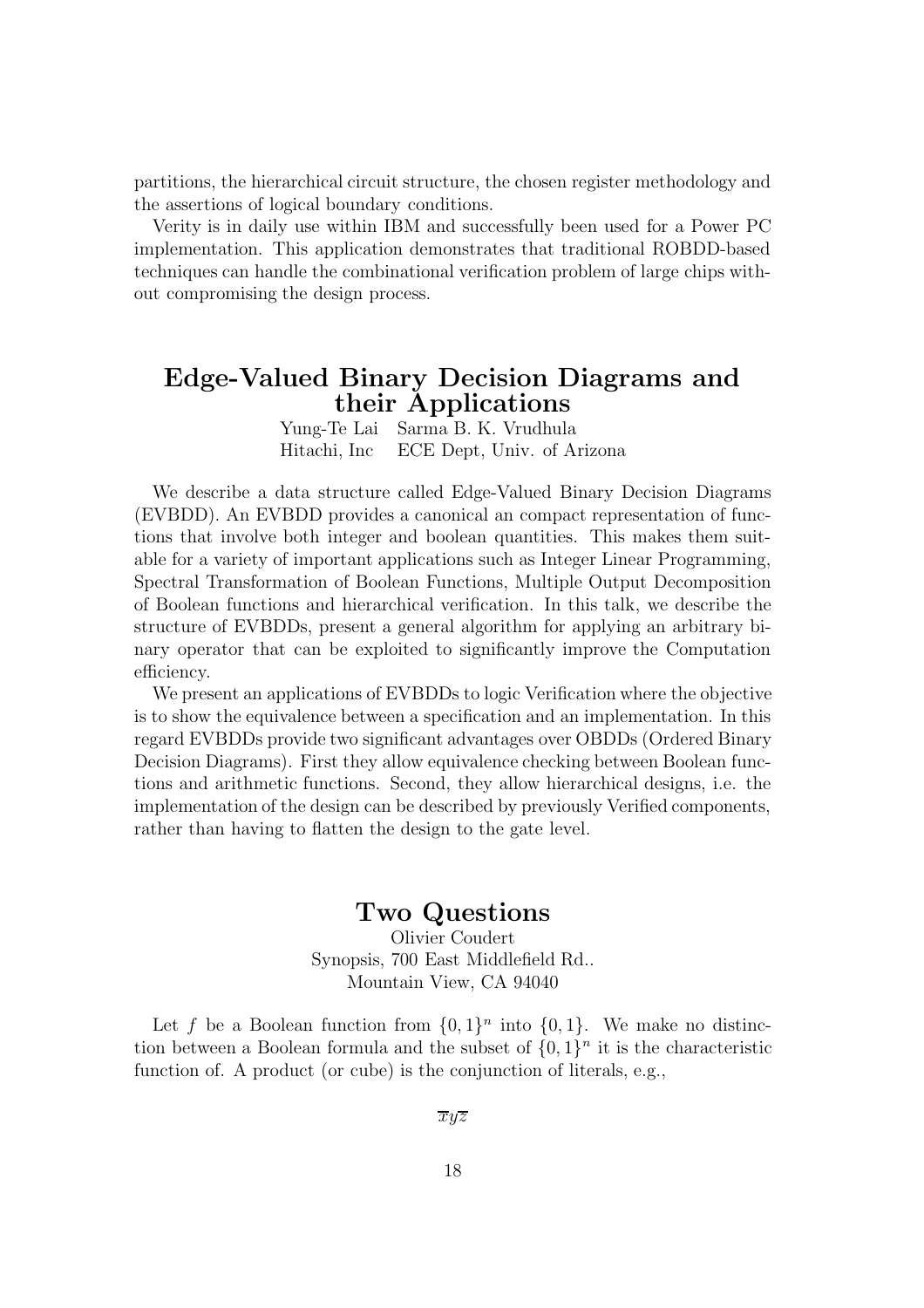is a product. A product p is an implicant of f iff f contains p. An implicant p of f is prime iff there is no other implicant of f that contains p. We note  $Prime(f)$  the set of all prime implicants of f.

Brayton, McGeer and Sanghavi introduced a function, called signature cube, that maps minterms of f on products. The signature cube  $\sigma(x)$  of a minterm x of  $f$  is defined by:

 $\sigma(x) = \bigcap_{p \in \text{Prime}(f), p \ni x} p$ 

They described a technique to produce a covering matrix expressing the twolevel logic minimization of f. The interest of this technique is that the size of the covering matrix can be far less than the number of prime implicants of  $f$ . This enabled to minimize function with huge number of prime implicants.

To compare this technique with a BDD/ZBDD based one, one can state the following questions:

1. Does it exist a function f such that

$$
|\max_{\subseteq} \sigma(x)|x \in f||\max_{\subseteq} \sigma(x)|x \in f|
$$

is polynomial, and such that the BDD of f has a non polynomial size whatever the variable ordering is?

2. How are related the size of the BDD of f and the size of the ZBDD of  $Prime(f)?$ 

#### Programmschemata and OBDD's

Hans Eveking Computer Science Department/Design Methodologies University of Frankfurt Robert-Mayer-Str. 11-15 D-60054 Frankfurt, Germany

Transition systems are represented by means of a notation that includes constructs of ordinary programming languages like conditional assignments and while-loops. A theory of programmschemata which goes back to Glushkov (1965) provides axioms and rules-of-inferences for equivalence preserving transformations of such constructs. Theorems for the transformation of while-loops are derived on this basis.

Equivalence preserving transformations are combined with pre/post-condition equivalence proofs of small sequences of operations, e.g., that two shift operations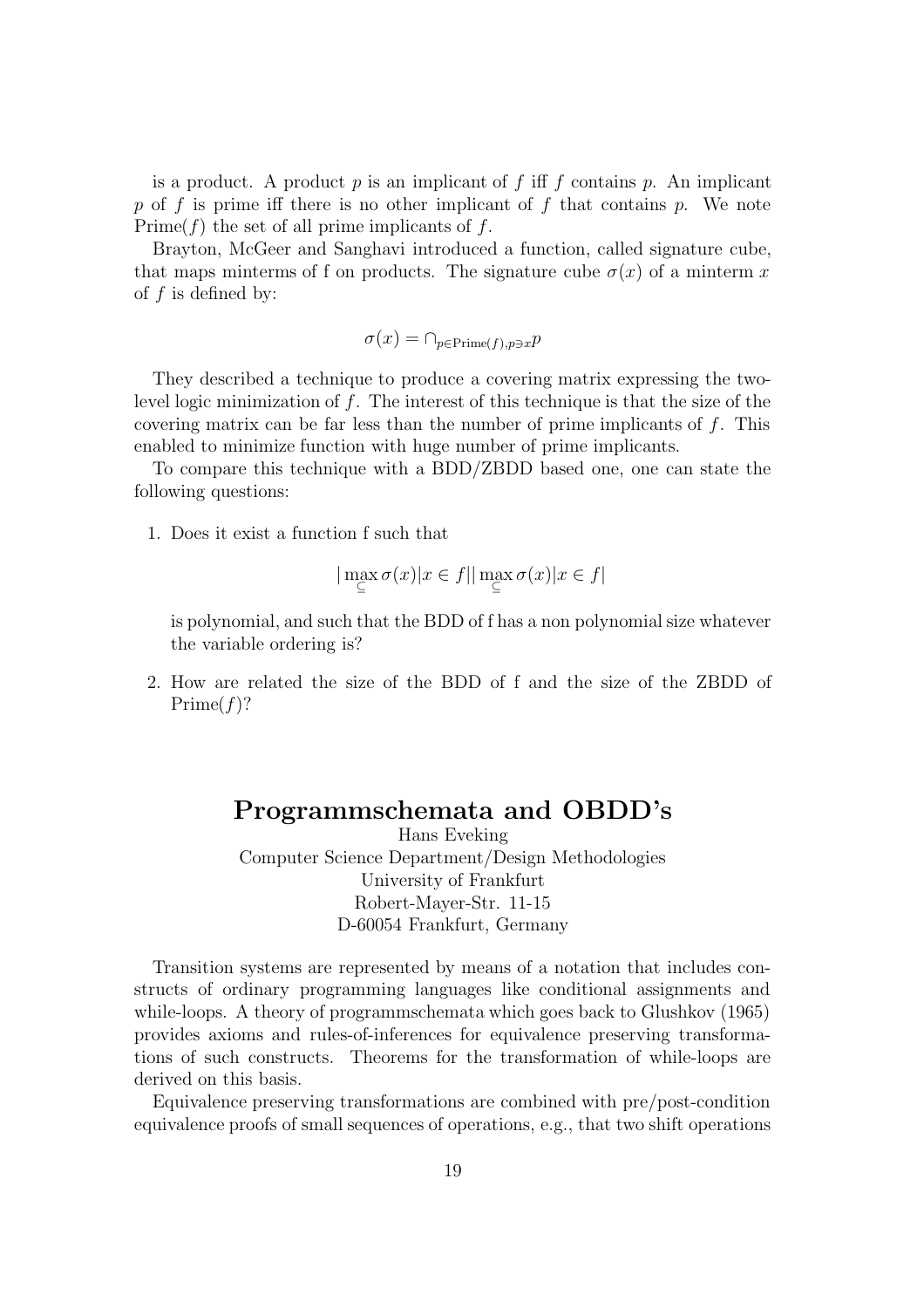of one step are replaced by a single shift of two steps. This type of proof is performed by means of OBDD's starting from a VHDL- specification employing generic bit-vector functions like "add-with-carry".

The procedure is applied to derive complex algorithms from a primitive original one, and - in this sense - to demonstrate the correctness of the complex algorithms. Examples include the derivation of multibit scanning multiplication-algorithms from a primitive algorithm, the transformation of restoring into non-restoring division, and pipelining problems.

### Algebraic Methods of Finite-State Machine Verification

Stefan Krischer Universität Trier

The talk shows how state homomorphisms can be constructed in order to prove the equivalence of two finite-state machines (FSMs) whose state spaces depend on each other. The FSMs represent synchronous sequential circuits. Typically one machine is derived from the other one by using an optimization tool. If this tool only performs homomorphic transformations, then our method can be applied. The best would be that the optimization yields information about the transformation it did to a verification component, which computes a mapping and verifies that this mapping is in fact a homomorphism.

#### Comparing kOBDDs and kIBDDs

Beate Bollig, Martin Sauerhoff, Detlef Sieling, Ingo Wegener Universität Dortmund

(This talk should have been given by D. Sieling, who could not come, therefore a short survey was given by I. Wegener)

The representation of kOBDDs (k layers of OBDDs which repeat to the same variable ordering) and kIBDDs (k layers of OBDDs which perhaps different variable orderings) are compared. SAT is NP-hard already for 2IBDDs but in P for kOBDDs and constant k. The test whether a matrix  $X$  is a permutation matrix is representable by linear-size 2IBDDs but kOBDDs need exponential size. Finally, using complex arguments from communication complexity, the following hierarchy result is proved – An appropriate pointer jumping function can be represented by kOBDDs of polynomial size but only with (k-1)IBDDs of exponential size  $(k \leq (1 - a) \log \log n)$ .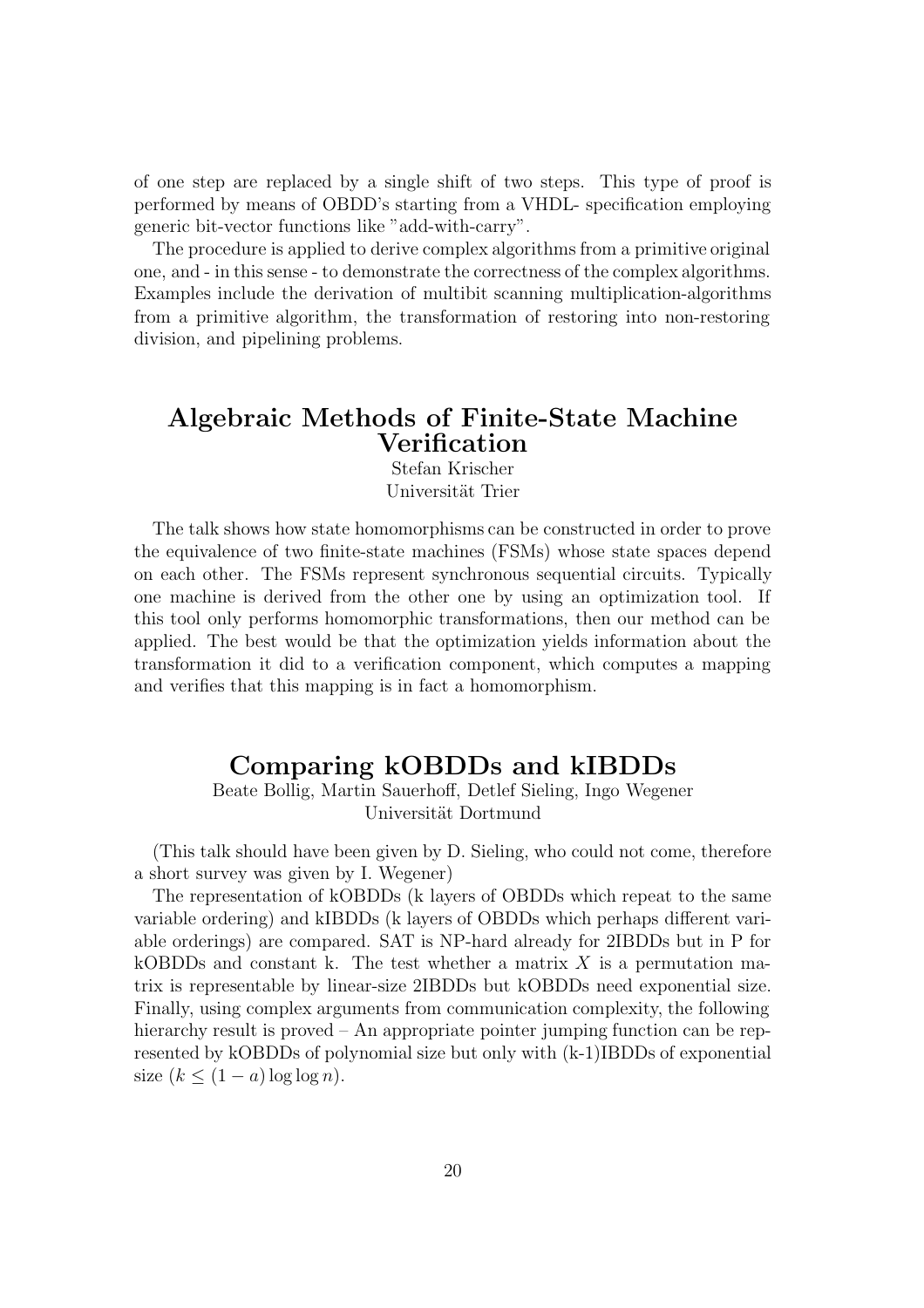### The Theory of Zero-Suppressed BDDs and the Number of Knights Tours

Olaf Schrör, Ingo Wegener, part also Martin Löbbing Universität Dortmund

Minato has presented ZBDDs and given some applications. Here, the complete theory of ZBDDs is wrenched out (decomposition type, structure theory, reduction rules, a generic synthesis algorithm, replacement by constants and functions, equality test, SAT and SAT-COUNT). Surprisingly, synthesis with O-preserving operators is simpler than with others. The maximal trade-off between ZBDDs and OBDDs is worked out. Then ZBDDs and MODs are applied to the estimation of the number of Knight's tours. The exact number of cycle coloring on  $8 \times 8$ chess board is determined and the quotient of the upper and lower bound on the number of Knights tours is decreased from  $2 \cdot 10^{14}$  to  $3 \cdot 10^6$ .

#### Symmetry Detection and Dynamic Variable Ordering

Shipra Panda, Fabio Somenzi Bernard Plessier Dept. of Electrical and Computer Engeneering Motorola Inc. University of Colorado at Boulder Austin, TX

Knowing that some variables are symmetric in a function has numerous applications; in particular it can help produce better variable orders for Binary Decision Diagrams (BDDs) and related data structures (e.g., Algebraic Decision Diagrams). It has been conjectured that there always exists an optimum order for BDD wherein symmetric variables are contiguous. We propose a new algorithm for the detection of symmetries, based on dynamic reordering, and we study its interaction with the reordering algorithm itself. We show that combining sifting with an efficient symmetry check for contiguous variables result in the fastest symmetry detection algorithm reported to date and produces better variable orders for many BDDs. The overhead on the sifting algorithm is negligible.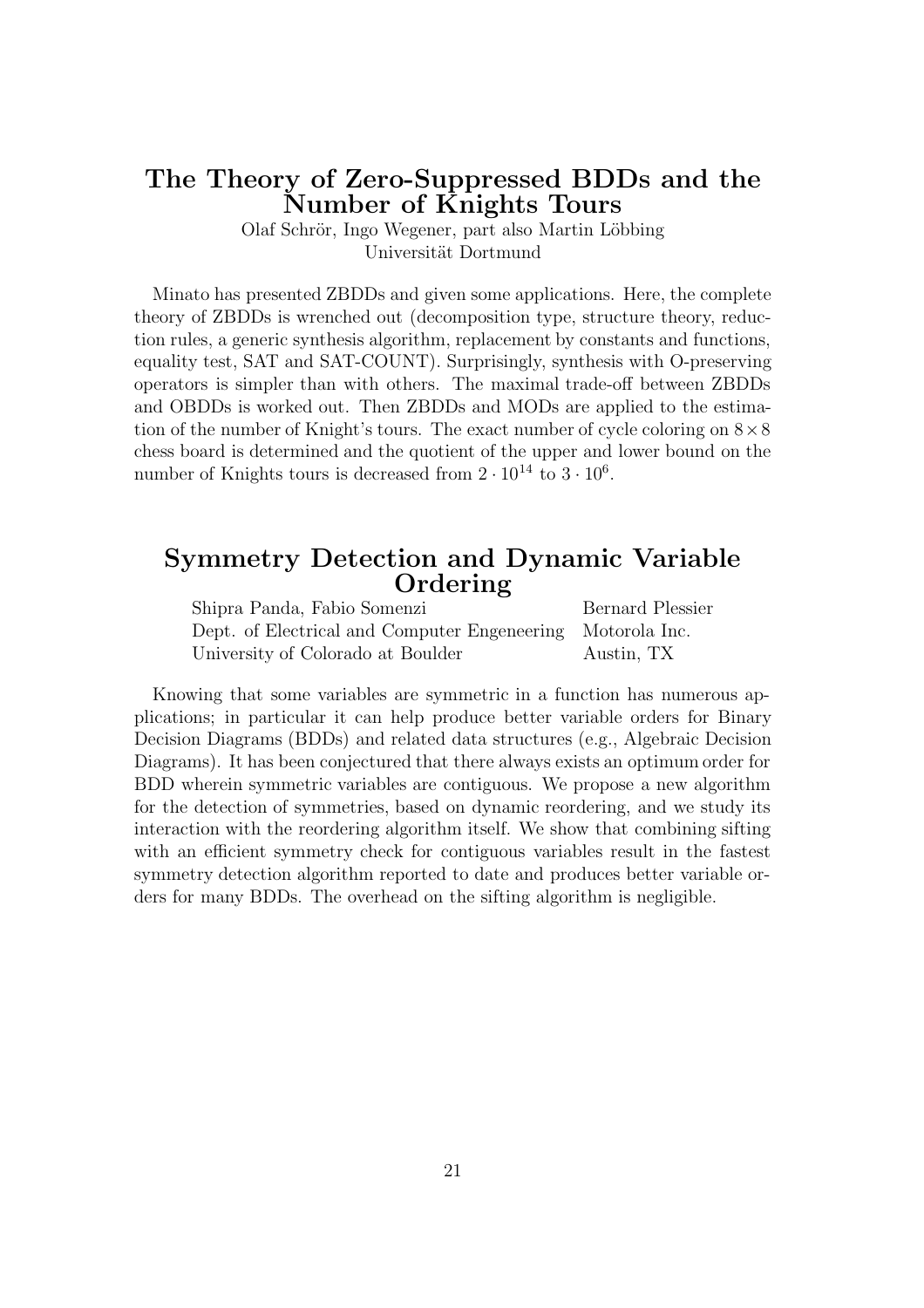# Symmetry Based Variable Reordering for  $\operatorname{ROBDDs}_{\text{Molitor}}$  Rolf Drechsler

Dirk Möller, Paul Molitor Institurt für Informatik Fachbereich Informatik Martin-Luther-Universität J. W. Goethe-Universität Halle Frankfurt

The ROBDDs are a data structure frequently used for representation and manipulation of Boolean functions. Since the size of the ROBDD for a function is extremely sensitive to the variable order a lot of heuristics to get a good variable order have been developed. For the class of partially symmetric Boolean functions we present a new general method to improve quality of reordering heuristics based on the exchange of variables. Statistical and benchmark results are given to show the efficiency of out approach.

#### On Generation for Free BDDs

Jawahar Jain Fujitsu Labs of America 77 Rio Robles San Jose, CA 95134 USA

Orthogonal correspondence theorem was shown as a basis for generating typed BDDs as well as generating a new data structure we will call as Multiple Rooted Free BDD (MRFBDD). MRFBDDs can be shown to be exponentially more compact than a singly rooted free BDD. Also IBDD simplification heuristics can be used to generate free BDDs. Such heuristics were currently being used to generate an equivalence proof between 2 different IBDDs. Such simplification heuristics can generate small free BDDs with "arbitrary" structure as contrasted with typed free BDD. Parallels between snDDs, MTBDDs, EVBDDs & ADDs were discussed  $\&$  it was shown how snDD techniques can be used to augment such representations. Augmenting snDDs using EVBDD techniques was also discussed.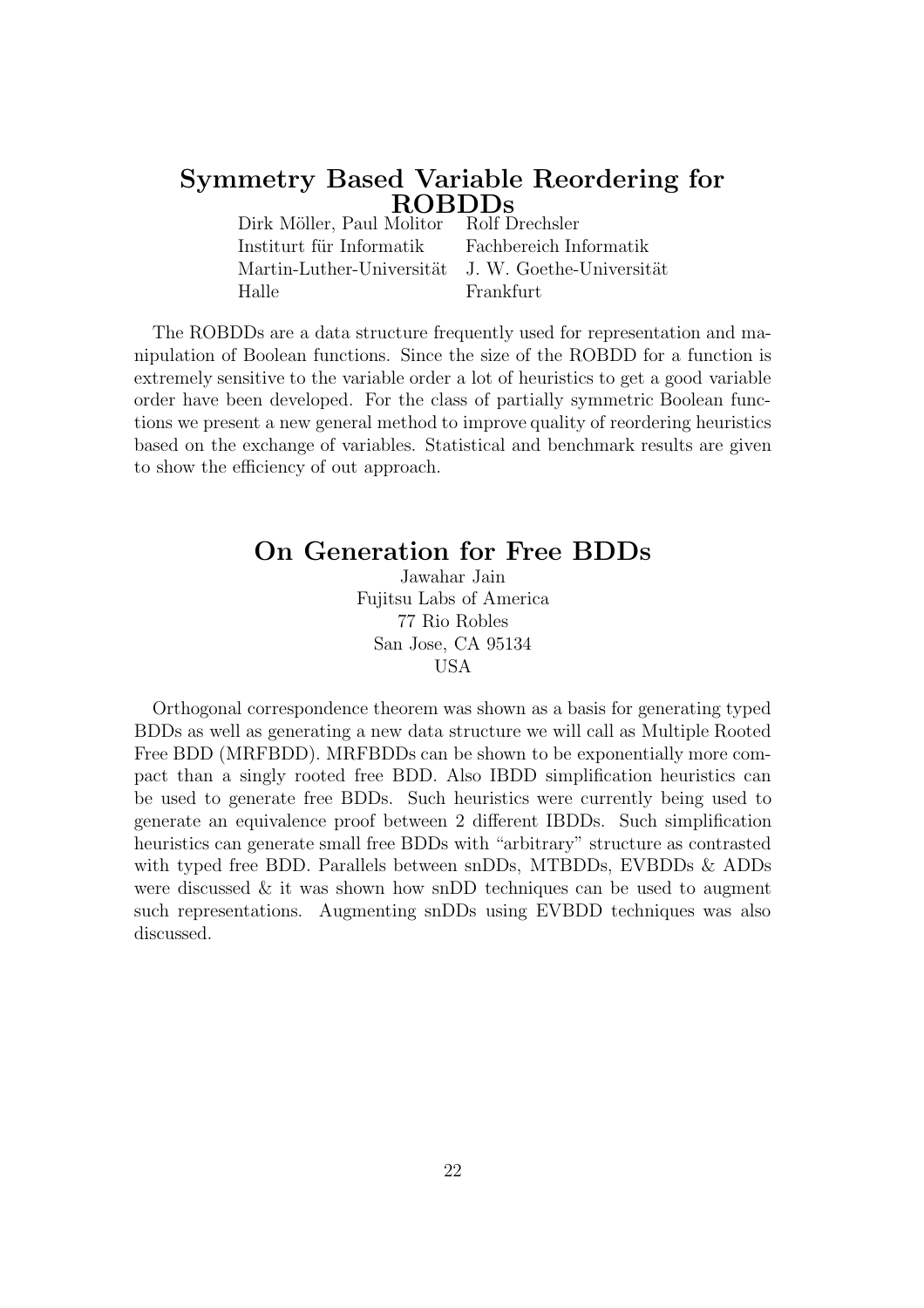### Arithmetic Circuit Verification with Binary Moment Diagrams

Randal E. Bryant Carnegie Mellon University Pittsburgh, PA USA

Binary Moment Diagrams (BMDs) provide a canonical representation of functions mapping Boolean variables to numeric (typically integer) values. They are especially well-suited for representing the word-level functions of arithmetic circuits. I describe two approaches to verifying arithmetic circuits – a hierarchical method developed by my research group, and a non-hierarchical method due to Hamaguchi. We have verified integer multipliers with word sizes up to 256 bits. I present ideas on how to verify dividers.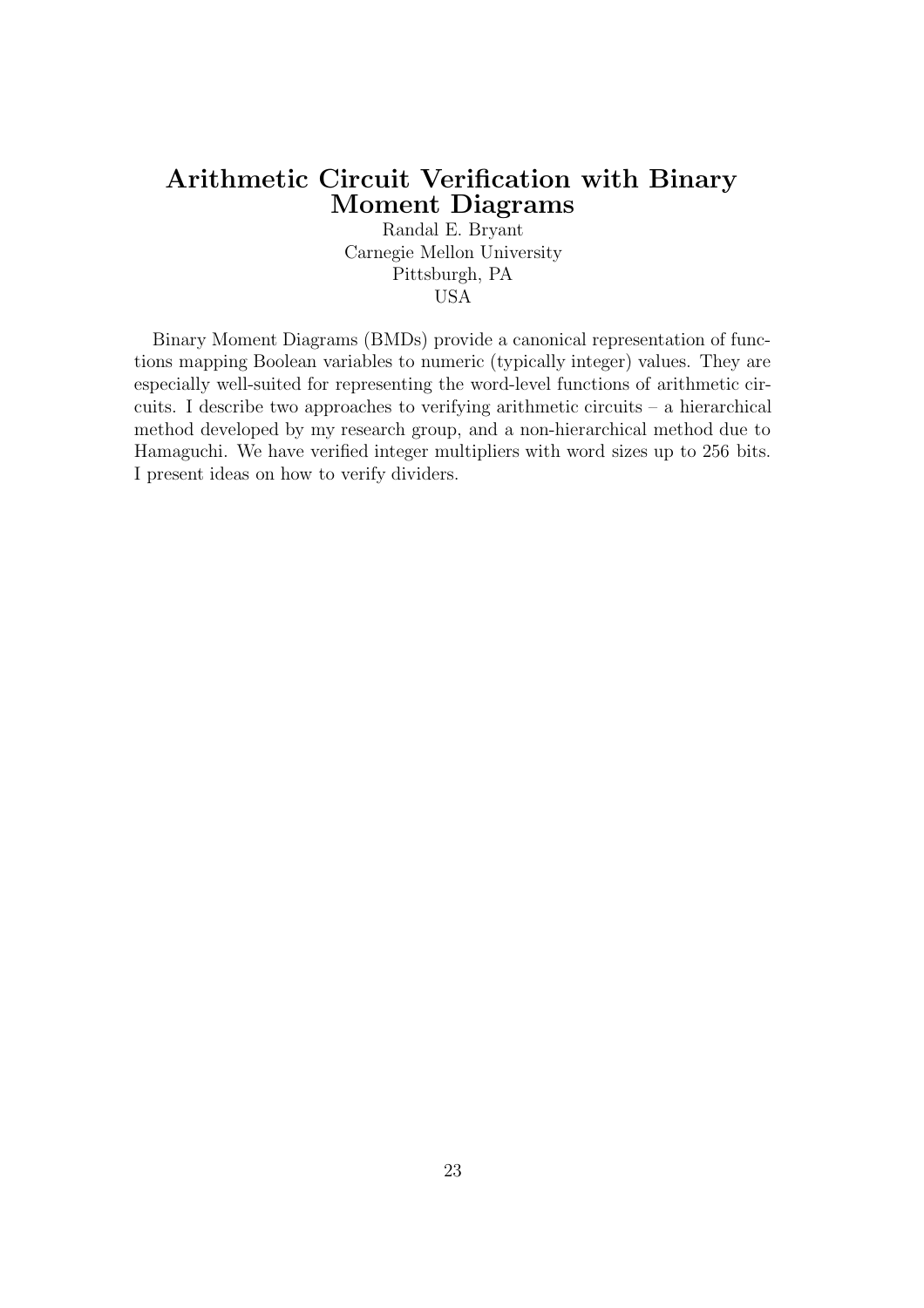### Participants

Iris Bahar University of Colorado Dept. of Electrical and Computer Engineering Campus Box 425 Boulder CO 80309 USA iris@billie.colorado.edu Tel: +1-303-492-1135

Bernd Becker Universität Frankfurt FB 20 Informatik Robert-Mayer-Str. 11-15 D-60325 Frankfurt Germany becker@kea.informatik.uni-frankfurt.de Tel: +49-69-798-8250

Jochen Bern Universität Trier Fachbereich IV - Informatik D-54296 Trier Germany bern@uni-trier.de Tel: +49-651-201-2840

Beate Bollig Universität Dortmund Lehrstuhl Informatik II D-44221 Dortmund bollig@pandora.informatik.uni-dortmund.de Tel: +49-231-755-2598

Thierry Bravier Dassault Aviation DGT/DEA/IA2 78 Quai Marcel Dassault F-92552 St. Cloud Cedex 300 bravier@dassault-avion.fr Tel: +33-1-47 11 53 07

Robert K. Brayton University of California at Berkley Dept. of Electrical Engeneering and Computer Science 519 Cory Hall Berkley CA 94720 USA brayton@eecs.berkley.edu Tel: +1-510-643-9801

Randy Bryant Carnegie Mellon University School of Computer Science Pittsburgh PA 15213 USA randy.bryant@cs.cmu.edu Tel: +1-412-268-8821

Olivier Coudert Synopsis Inc. 700 East Middlefield Road Mountain View 94043-4033 USA coudert@synopsis.com Tel:  $+1-415-694-1985$ 

Rolf Drechsler Universität Frankfurt FB 20 Informatik Robert-Mayer-Str. 11-15 D-60325 Frankfurt Germany drechsler@kea.informatik.uni-frankfurt.de Tel: +49-69-798-8472

Hans Eveking Universität Frankfurt FB 20 Informatik Robert-Mayer-Str. 11-15 D-60325 Frankfurt Germany eveking@kea.informatik.uni-frankfurt.de Tel: +49-69-798-8149

Thomas Filkorn Siemens AG München Abt. ZFE T SE1 Otto-Hahn-Ring 6 D-60325 München Germany filkorn@zfe.siemens.de Tel: +49-89-636-45760

Masahiro Fujita Fujitsu Labroratories of America Inc. 77 Rio Robles San Jose CA 95134 USA fujita@fla.fujitsu.com Tel: +1-408-456-1151

Aarti Gupta NEW C&C Research Laboratories 4 Independent Way Princeton NJ 08540 **IISA** aguptaa@cs.cmu.edu / agupta@ccrl.nj.nec.com Tel: +1-609-951-2966

Gary D. Hachtel University of Colorado Dept. of Electrical and Computer Engineering Boulder CO 80309-0430 USA hachtel@dufay.colorado.edu Tel: +1-303-492-8728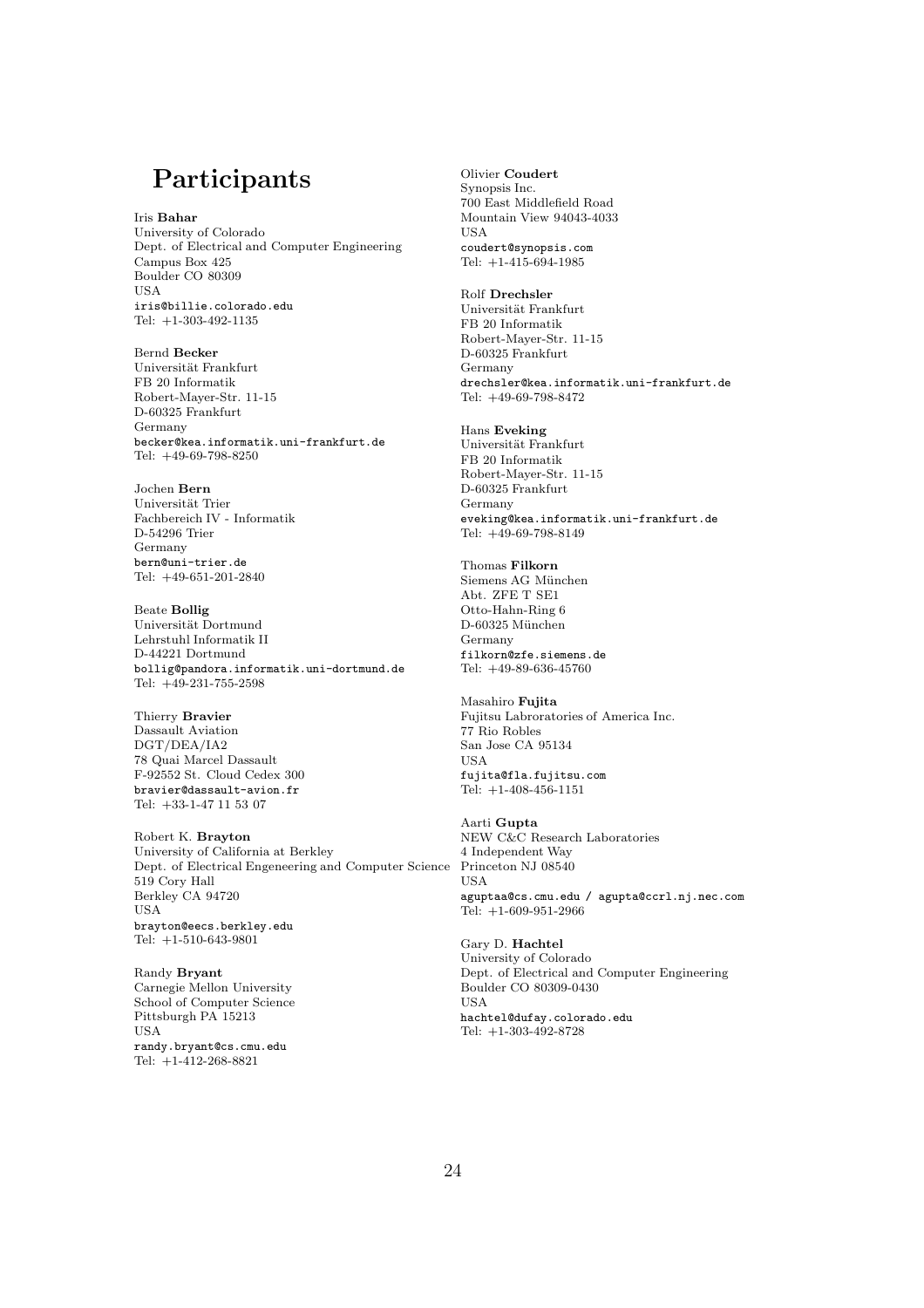Günter Hotz Universität des Saarlandes Fachbereich 14 – Informatik Postfach 15 11 50 D-66041 Saarbrücken Germany hotz@cs.uni-sb.de Tel: +49-681-302-2414

Jawahar Jain Fujitsu Labroratories of America Inc. 77 Rio Robles San Jose CA 95134 USA jawahar@logic.fla.fujitsu.com Tel: +1-408-456-1194

Andreas Kühlmann IBM T.J. Watson Research Center P.O. Box 218 Yorktown Heights NY 10598 USA kuehl@watson.ibm.com Tel: +1-914-945-3458

Udo Kebschull FZI Karlsruhe Haid-und-Neu-Str. 10-14 D-75131 Karlsruhe Germany kebschull@fzi.de Tel: +49-721-9654-402

Rolf Krieger Universit¨at Frankfurt FB 20 Informatik Robert-Mayer-Str. 11-15 D-60325 Frankfurt Germany becker@kea.informatik.uni-frankfurt.de Tel: +49-69-798-8155

Stefan Krischer Universität Trier Fachbereich IV - Informatik D-54296 Trier Germany krischer@uni-trier.de Tel: +49-651-201-2832

Wolfgang Kunz Universität Potsdam MPAG Fehlertolerantes Rechnen Am Neuen Palais 10 D-14415 Potsdam Germany wkunz@mpag-inf.uni-potsdam.de Tel: +49-331-977-1191

David LaPotin IBM T.J. Watson Research Center P.O. Box 218 Yorktown Heights NY 10598 USA dpl@watson.ibm.com Tel: +1-914-945-2586

Dirk Möller Universität Halle Inst. für Informatik Weinbergweg 17 D-06099 Halle Germany moeller@infsparc2.informatik.uni-halle.de Tel: +49-345-622-522

Kenneth McMillan Cadence Berkley Labs Suite 303 1919 Addison St. Berkley CA 94704 USA mcmillan@cadence.com Tel: +1-408-894-2488

Christoph Meinel Universität Trier Fachbereich IV - Informatik D-54296 Trier Germany meinel@uni-trier.de Tel: +49-651-201-2827

Shipra Panda University of Colorado Dept. of Electrical and Computer Engineering Campus Box 425 Boulder CO 80309=0425 USA pandra@rtt.colorado.edu Tel:  $+1-303-492-1135$ 

Abelardo Pardo University of Colorado Dept. of Electrical and Computer Engineering Campus Box 425 Boulder CO 80309-0425 USA pandra@duke.colorado.edu Tel: +1-303-492-1135

Carl Pixley Motorola Inc. Suite 200 Bridgepoint Plaza I 5918 West Countyard Dr. Suite 200 Austin TX 78730 USA carl\_pixley@email.mot.com Tel: +1-512-794-4049